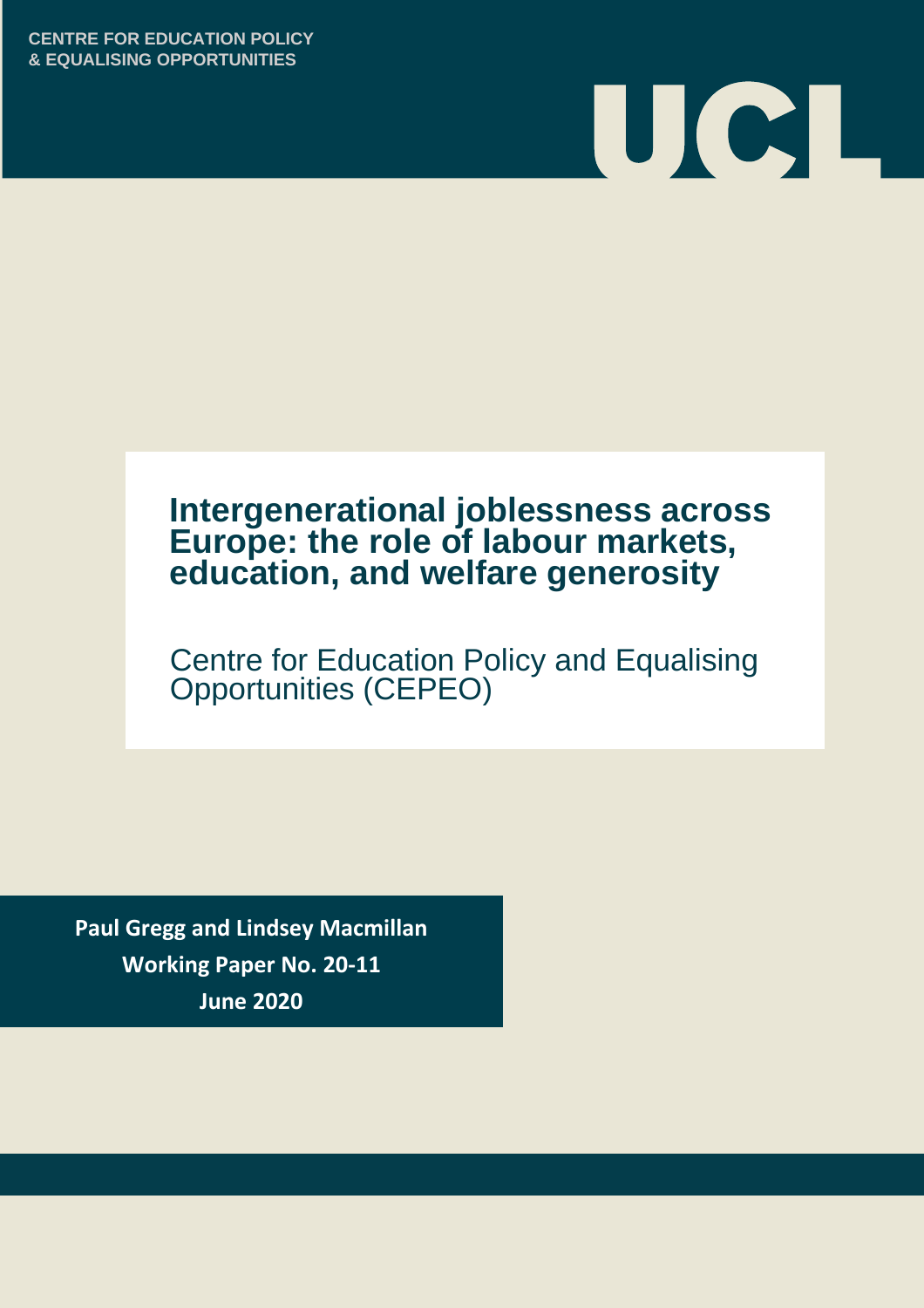### **Disclaimer**

Any opinions expressed here are those of the author(s) and not those of the UCL Institute of Education. Research published in this series may include views on policy, but the institute itself takes no institutional policy positions.

CEPEO Working Papers often represent preliminary work and are circulated to encourage discussion. Citation of such a paper should account for its provisional character. A revised version may be available directly from the author.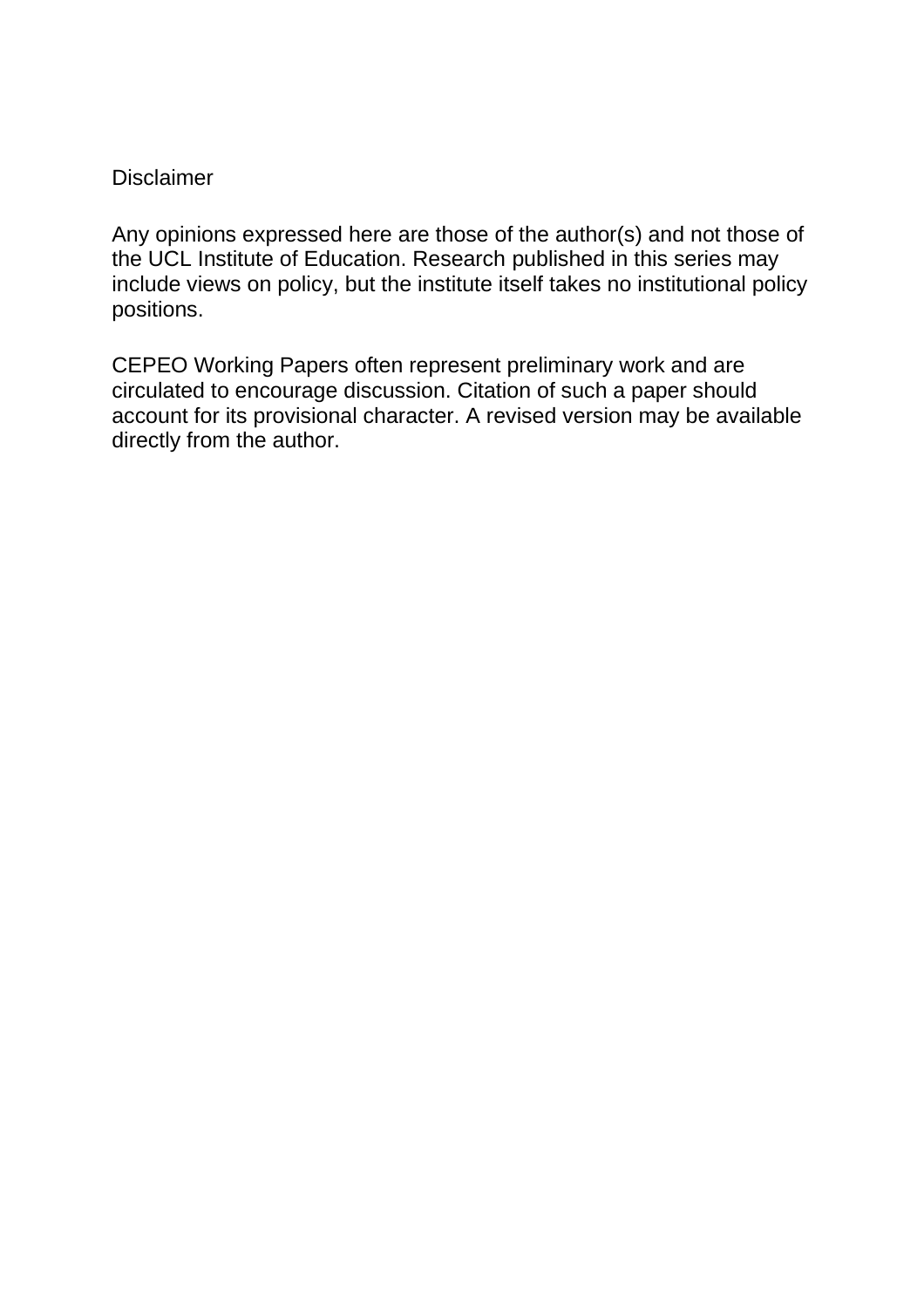# **Highlights**

- At a time of increasing unemployment across Europe, this paper is the first to consider the role of multiple drivers of intergenerational joblessness, including the role of labour markets, educational achievement, and welfare generosity.
- We use individual, regional, and cross-national variation in intergenerational joblessness to explore these drivers, both separately, and in combination.
- We find that education and regional labour markets alone cannot account for the transmission of joblessness across generations. Instead, there is a combined penalty to coming from a jobless household, achieving low levels of education, and experiencing weak labour markets in adulthood.
- For those from a jobless household who are tertiary educated or experience booming labour markets, there is little difference in employment prospects to those from a working household in childhood. But those from jobless households who are low educated, or / and in weak labour markets are disproportionately more likely to be jobless in adulthood.
- Intergenerational joblessness is less prevalent in countries that offer more generous welfare systems, in terms of education investment and welfare payments. This challenges the idea that restricting state generosity will reduce the incidence of intergenerational joblessness.
- In the post-COVID-19 recession, those from the most deprived backgrounds, with low levels of education, and in weak labour markets will be hardest hit. They are at the 'back of the queue' for limited employment opportunities.

## **Why does this matter?**

**At a time of increasing unemployment as the post-COVID-19 recession looms, people from deprived families, with low education, in weak labour markets will be hardest hit.**

**Policy makers should direct support towards these individuals, who are disproportionately affected when work disappears.**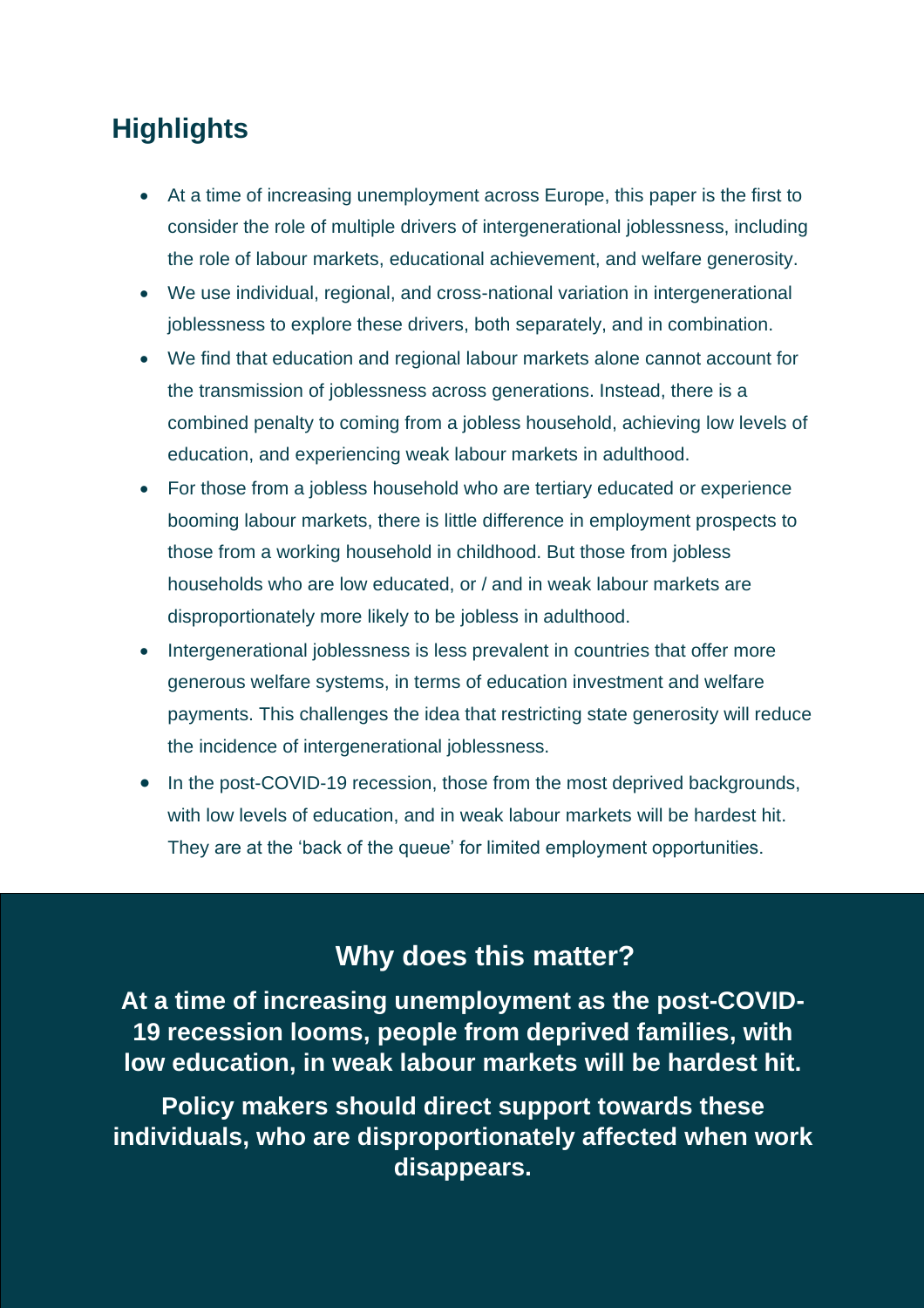### **Intergenerational joblessness across Europe: the role of labour markets, education and welfare generosity**

Paul Gregg\* and Lindsey Macmillan\*\*

May 2020

### \*Department of Social and Policy Science, University of Bath \*\*CEPEO, UCL Institute of Education, and Institute for Fiscal Studies

### **Abstract**

Recent studies of intergenerational income mobility have used cross-area and cross-national variation in intergenerational elasticities to explore possible drivers of persistence in incomes across generations. We contribute to this literature, and the parallel literature on the effects of social exclusion, utilising a conceptual framework to explore the role of family factors (education and welfare generosity) and labour market conditions in accounting for intergenerational joblessness across Europe. Country-level differences suggest that lower expenditure on education and less generous welfare systems are associated with more intergenerational persistence in jobless spells across countries. We show that simple explanations, such as high unemployment and low education alone do not account for individual-level intergenerational joblessness. Instead, a combination of living in a jobless household in (late) childhood, low education and weak labour markets co-load to create penalties. Taken together, the individual- and country- level analysis point to multiple disadvantage creating persistence of deprivation across generations rather than individual risk factors. This suggests that a targeted and combined policy intervention is required to reduce such associations.

### **Acknowledgements:**

This work is funded as part of the ESRC Future Research Leaders Grant ES/L009641. Thanks go to members of QSS in the Department for Social Science, UCL Institute of Education, attendees of Intergenerational Mobility Across the Life Course, in Westminster, London, and IAB in Nuremberg, Germany.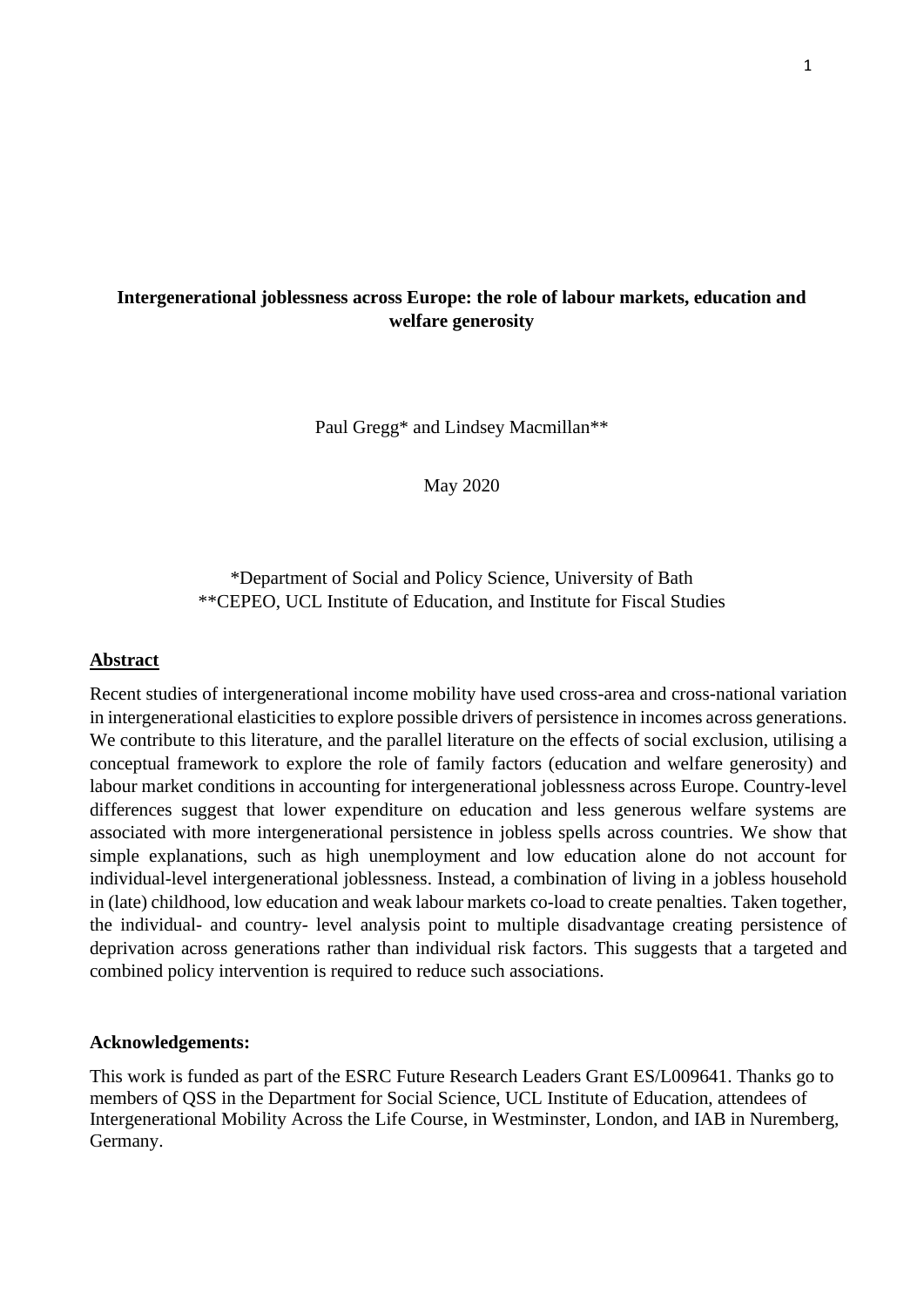#### **1. Introduction**

As Europe faces the prospect once again of experiencing mass unemployment in the post-COVID-19 era with young people experiencing acute levels of joblessness, it is important to understand the role of various factors in accounting for the jobless experiences of young adults, and particularly those from the most disadvantaged families. In this paper we explore multiple drivers of intergenerational joblessness for the first time, considering the role of labour markets education and welfare generosity in protecting against or exacerbating the transmission of joblessness across generations in Europe.

Earlier literature on intergenerational transmission across different disciplines used different approaches to explore the extent to which childhood disadvantage is associated with later adult disadvantage. These include the association between parents' and their adult children's socioeconomic status or poverty (Black and Deveraux, 2011, Erikson and Goldthorpe, 2010, Blanden and Gibbons 2006), inequalities in education outcomes associated with family background (Jerrim and Macmillan, 2015) and adult employment outcomes from family joblessness in childhood (Macmillan, 2014, Gregg et al., 2018).

Recent evidence goes beyond documenting the strength of these associations toward exploring variations in their strength according to differing economic or policy circumstances. One set of studies of intergenerational mobility have begun to use geographical variation to explore how economic inequalities relate to persistence of incomes across generations (Corak, 2013, Chetty et al., 2014b, Jerrim and Macmillan, 2015). These descriptive studies have begun to point to possible routes through which family circumstances are passed across generations.

A further group of studies have used experimental or policy driven area variation to estimate the causal effect of family income on child education among deprived families (Clark-Kauffman et al. 2003, and Dahl and Lockner, 2011 and Milligan and Stabile 2012, whilst Cooper and Stewart, 2013, provide a systematic review) and of early adult unemployment on later earnings and employment (Gregg, 2001, and Gregg and Tominey, 2005). Yet these have been limited to studying only one potential driver of intergenerational transmissions, constrained by the exogenous variation available.

While we do not provide causal analysis, we place ourselves between two literatures noted above by using individual, regional, and cross-country variation to explore multiple drivers of intergenerational joblessness. The paper highlights that the ability to explore multiple drivers is particularly important in this context based on the interactions between childhood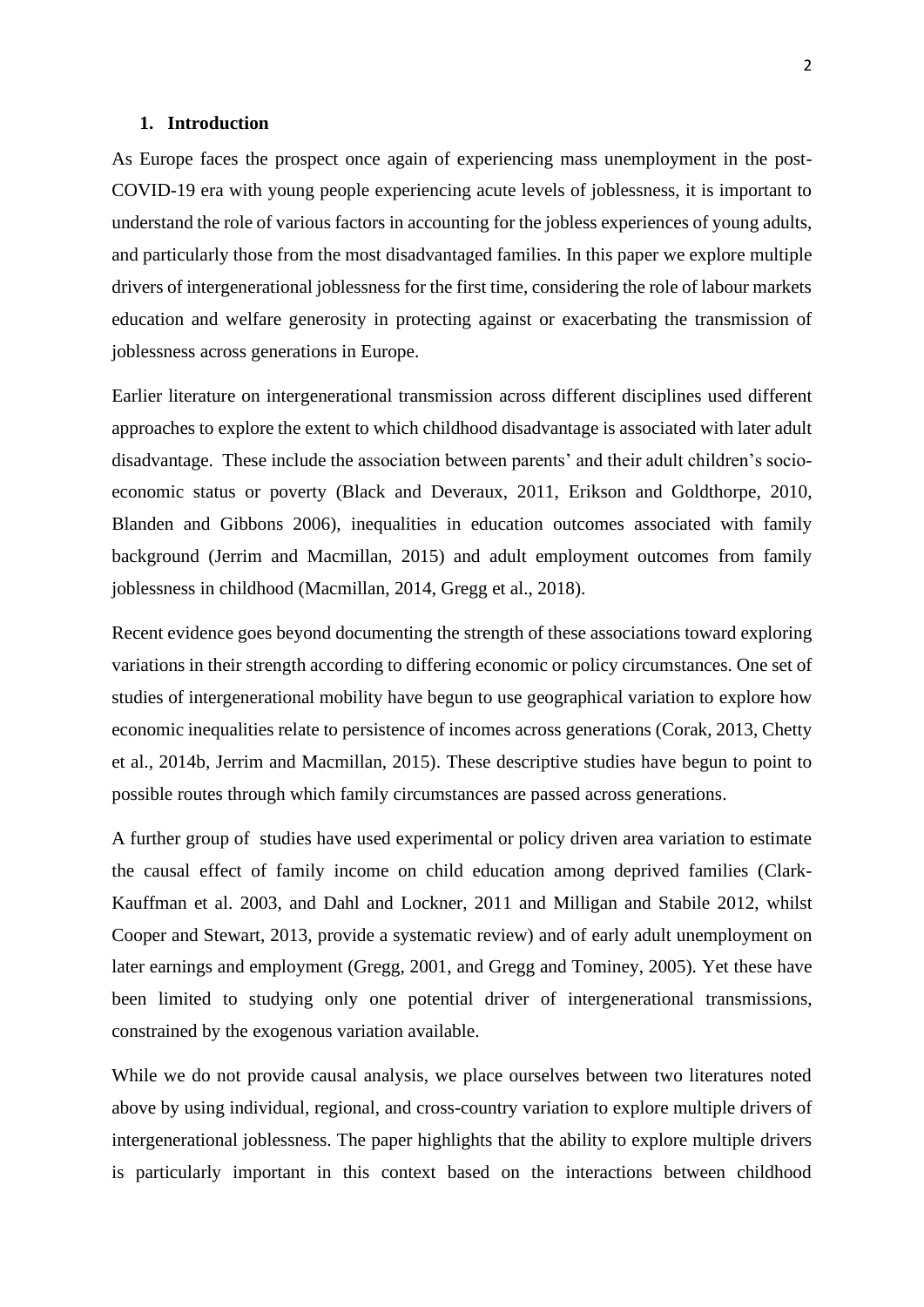disadvantage, education and labour market conditions. Informed by the theoretical literature on intergenerational transmissions on potential routes through which parents pass (dis)advantages on to their children, we test various hypotheses using our three different sources of variation in the data; at the individual level, which is potentially influenced by different country-level policies, at the within-country regional level, which shows variation in the labour market conditions, and at a cross-country level.

We show that a combination of experiencing a jobless household in childhood, achieving below a degree education and being in weak regional labour markets all contribute to the intergenerational persistence at the individual level. This combination is more powerful than the sum of its parts, consistent with previous findings that disadvantaged families are disproportionately impacted in bad labour markets (Macmillan, 2014, Wilson, 2009, Li, 2012, List and Rasul, 2012). The key role of area labour market conditions (combined with education) suggests that this intergenerational persistence is not about cultures of welfare dependency or other adverse selection of families explanations.<sup>1</sup> This is particularly important in understanding the likely impacts of the post-COVID-19 recession. The cross-country variation is shown to be inversely related to educational spending and generosity of welfare spending. This reinforces the message that more generous welfare states (both in terms of education and financial transfers) appear to reduce the scarring from growing up in a deprived family, over cultural explanations.

The paper proceeds as follows. In Section 2 we discuss the conceptual framework informed by theoretical models of intergenerational transmissions and our empirical strategy that follows from this. In section 3 we introduce the data we use to test our empirical hypotheses, before section 4 presents the main results. In section 5 we offer some concluding remarks.

### **2. Conceptual framework and empirical strategy**

Models of intergenerational transmissions by Becker and Tomes (1986), Blau and Duncan (1967), Duncan and Hodge (1963), Duncan and Murnane (2011) and Solon (2004) set out theoretical frameworks, highlighting the central role of human capital in the transmission of socio-economic status across generations. These models describe how children from more advantaged families have greater opportunities than children from disadvantaged families by

<sup>1</sup> Unfortunately we do not observe the same processes before the Great Recession in the same countries which could offer stronger causal evidence.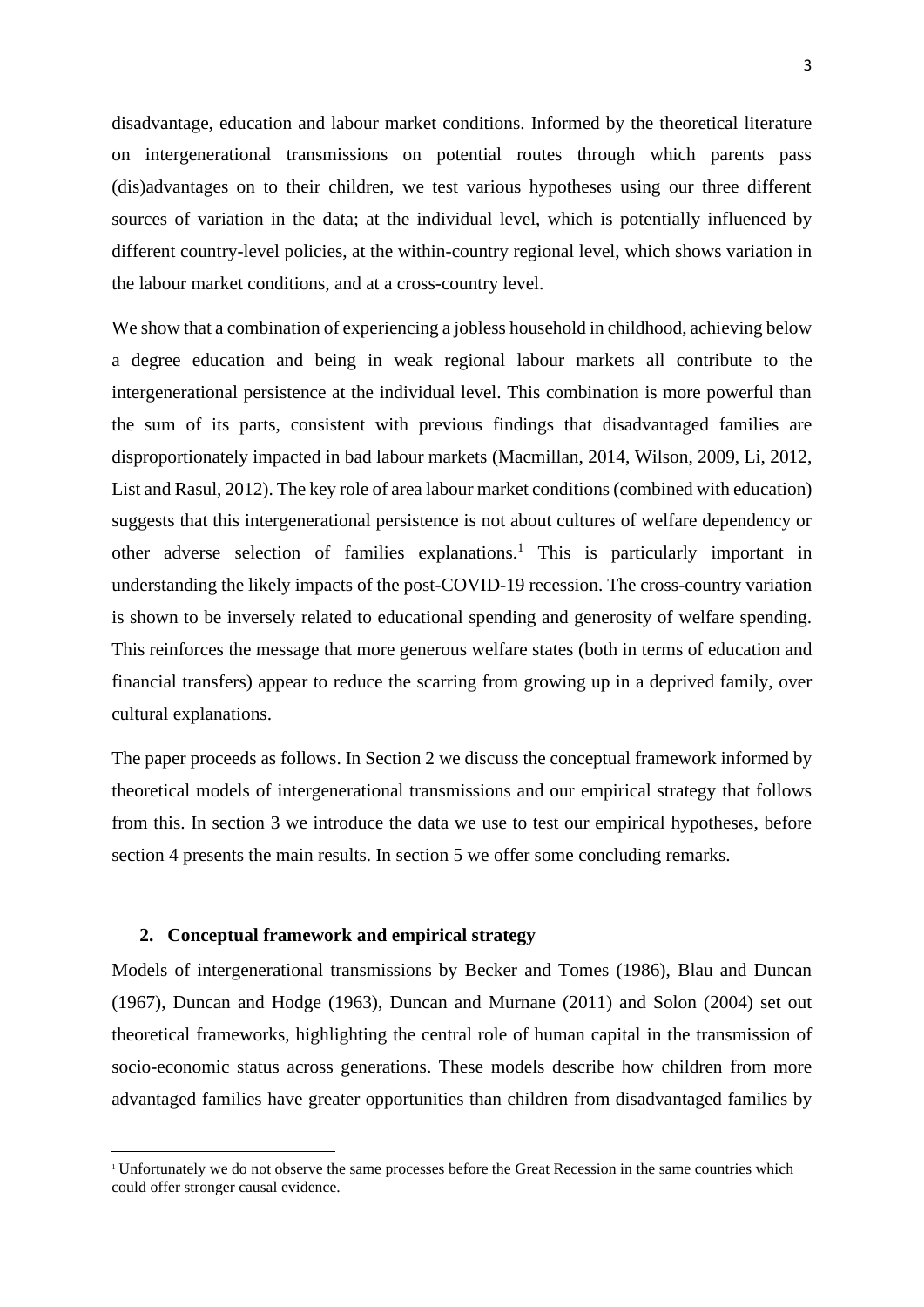virtue of a combination of greater resources to invest in human capital, other favourable cultural and social attributes such as better connections in the labour market and parental supports for education and work, and the genetic transmission of endowments. Characteristics and attributes of parents are therefore passed onto their children both genetically and environmentally through the behaviour (financial and non-financial), knowledge, attitudes and preferences of the parents.

These models of intergenerational transmissions are helpful to consider possible channels to understand why those who experience jobless households in childhood may be more likely to be jobless in adulthood. From a *family* perspective, the models point to three main channels through which this may occur:

- 1. Parents in jobless households may have lower innate ability that is passed on to children through genetic endowments.
- 2. Jobless households will have fewer financial resources to invest in children's human capital.
- 3. There may also be fewer non-financial resources, such as connections to the labour market and lower aspirations for education and work.

On the *labour market* side, Wilson (1997) in his book 'When Work Disappears', describes the multiple impacts of jobs disappearing from urban centres in the US on the (majority of) disadvantaged black residents of these areas. This phenomenon was driven by the mass exodus of high-income families from urban centres out to the suburbs with potential employers following suit to capture the migration in labour and cheaper land costs. An intergenerational association in jobless spells could therefore arise simply due to:

4. The fact that parents and children will often experience the same local labour market.

We test these straightforward explanations for intergenerational transmissions empirically by estimating intergenerational jobless associations across countries using non-linear probit models. Following the literature on intergenerational transmissions, the simple empirical model shows the association between jobless spells across generations, controlling for a small number of demographic variables that may lead to measurement bias in the estimation if not included.<sup>2</sup>

<sup>&</sup>lt;sup>2</sup> Note here we are not trying to estimate a causal impact of parental joblessness on the jobless experience of the next generation. We do not then attempt to control for confounding factors in these models but rather any variables that lead to measurement bias, such as life cycle bias (see Haider and Solon, 2006, Macmillan, 2014).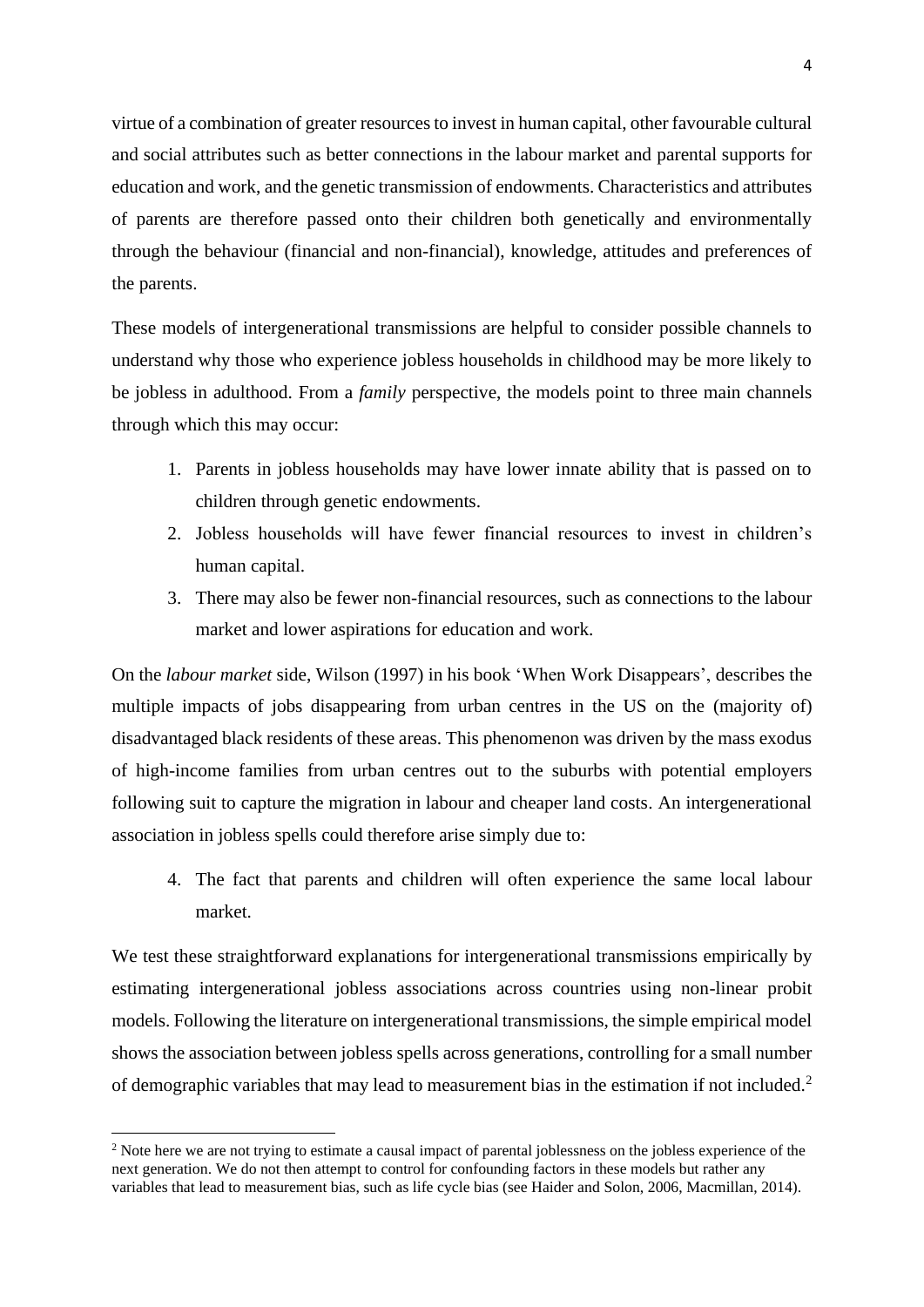$$
F(j_{it}) = \Phi(\alpha_k + \beta_k j_{i,t-1} + C_{it}) \nabla K,\tag{1}
$$

 $j_{it}$  = Whether the second-generation (offspring) is defined as working (0) or jobless (1)

 $w_{i,t-1}$ . = Whether the second-generation lived in a working (0) or jobless household at 14 (1)

 $C_{it}$  = A vector of controls, including immigration status, age, gender

### $K =$  Country

These estimates provide our baseline intergenerational jobless estimates across countries to explore the potential drivers of these associations.

#### *Innate ability*

We argue that if innate ability transmitted across generations was the main driver of intergenerational jobless association then we would not expect to find any differences in estimates of intergenerational joblessness across countries, since the transmission of ability from one generation to the next is likely to be very similar, for example in Germany compared to the UK. By comparing variation in estimates across countries then, we can ask whether the genetic transmission is a central driver of the transmission of joblessness across generations. Any genetic component will reside in the part that is *common* to all countries, along with other processes that work in similar ways across countries.

### **H1: Variation in the intergenerational joblessness associations across countries is driven by the genetic transmission of ability.**

### *Education and Labour Market Conditions*

To explore the roles of education and labour markets in driving the association in jobless associations across generations, we condition on these measures in the model.

$$
F(j_{it}) = \Phi(\alpha_k + \beta_k j_{i,t-1} + E_{it} + C_{it}) \nabla K,\tag{2}
$$

$$
F(j_{itr}) = \Phi(\alpha_k + \beta_k j_{i,t-1,r} + U_{itr} + C_{itr}) \nabla K,\tag{3}
$$

 $E_{itk}$  = Education (ISCED) level of the second generation

 $U_{itr}$  = Regional unemployment rate at time second-generation economic activity observed

Any difference in the intergenerational association once controlling for education indicates the extent to which jobless experiences across generations are being driven by the fact that people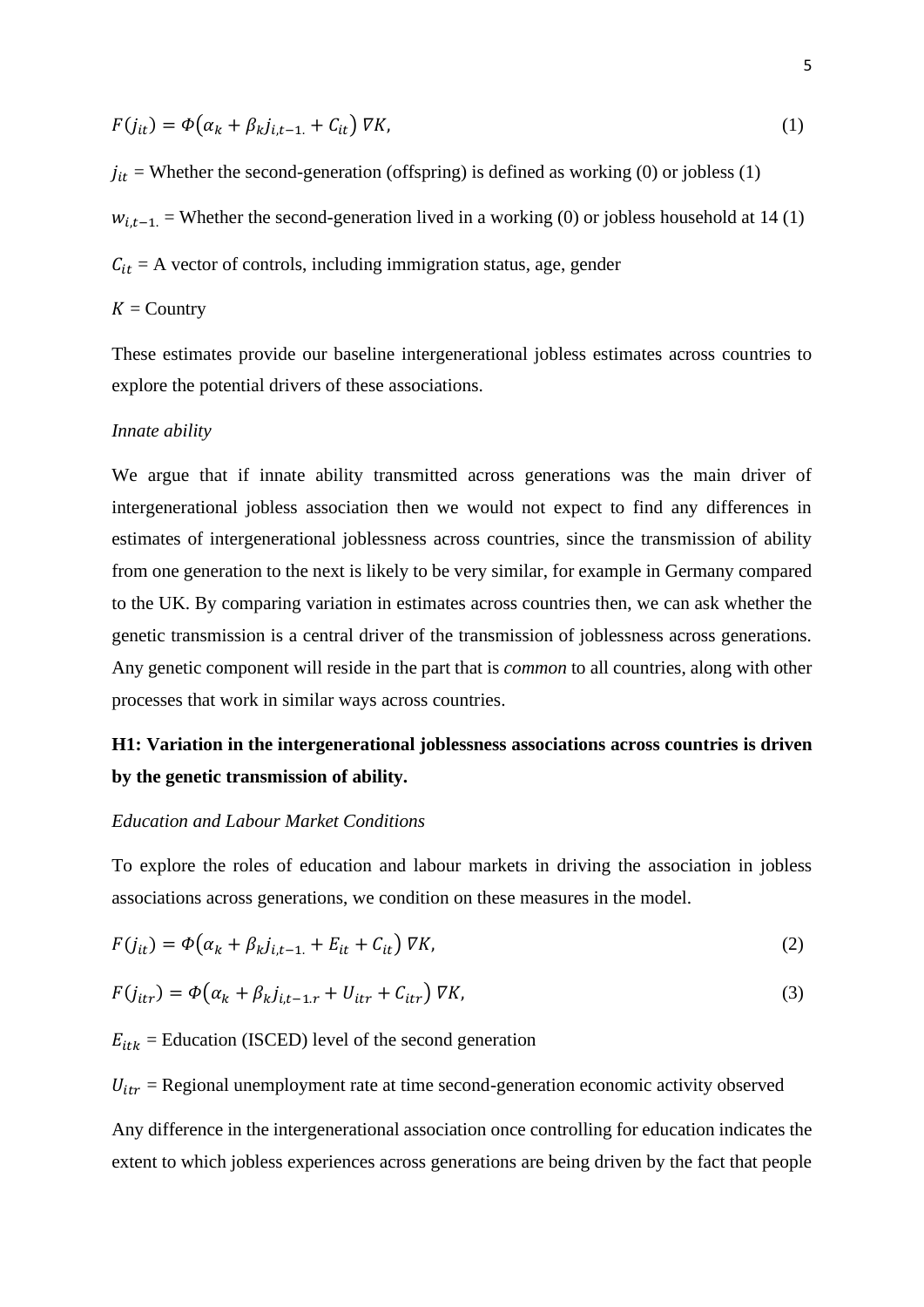from jobless households are likely to have lower education and hence a higher probability of being jobless than those with parent(s) who are working. Similarly, the reduction in the estimated country-level association when conditioning on regional unemployment indicates the extent to which this arises across generations purely because parents and children are exposed to the same labour markets.

## **H2: Variation in the intergenerational joblessness associations across countries is driven by differences in the labour market experiences between those from jobless and working households.**

### **H3: Variation in the intergenerational joblessness associations across countries is driven by the education differences between those from jobless and working households.**

#### *Combined Effects of Deprivation, Education and Labour Market Conditions*

Yet the work of Wilson and others such as Edin and Shaefer (2016) show that joblessness within urban-poor areas result from more than just simple explanations. The families experiencing this lack of work are predominantly economically disadvantaged families. In a similar vein, a growing literature has shown that disadvantaged groups, including those from jobless families, are more likely to experience spells out of work in bad labour markets (Macmillan, 2014, Wilson, 2009, Rodgers, 2000, Li, 2012, List and Rasul, 2012). Related, the work of Blau and Duncan (1967) highlights the multiplicative nature of disadvantages, combining to create additional penalties for disadvantaged group. It therefore is likely that we need to consider *combinations* of multiple disadvantage when attempting to account for the intergenerational transmission of joblessness. We therefore expand our simple models to include interactions between experiencing a jobless household in childhood, unemployment and education to consider whether there is a double disadvantage.

$$
F(j_{itr}) = \Phi\left(\alpha + \beta j_{i,t-1,r} + \delta j_{i,t-1,r} * U_{itr} + U_{itr} + C_{itr}\right)
$$
\n<sup>(4)</sup>

$$
F(j_{itk}) = \Phi\left(\alpha + \beta j_{i,t-1,k} + \gamma j_{i,t-1,k} * E_{itk} + E_{itk} + C_{itk} + \theta_k\right)
$$
\n<sup>(5)</sup>

### **H4: Variation in the intergenerational joblessness associations across countries is driven by a combination of deprivation and adverse labour market conditions.**

We move from estimating country-specific models to estimating Europe-wide models, utilising individual- and regional-level variation, with country fixed-effects, to estimate the *additional penalty* of experiencing bad labour markets *and* experiencing a jobless household in childhood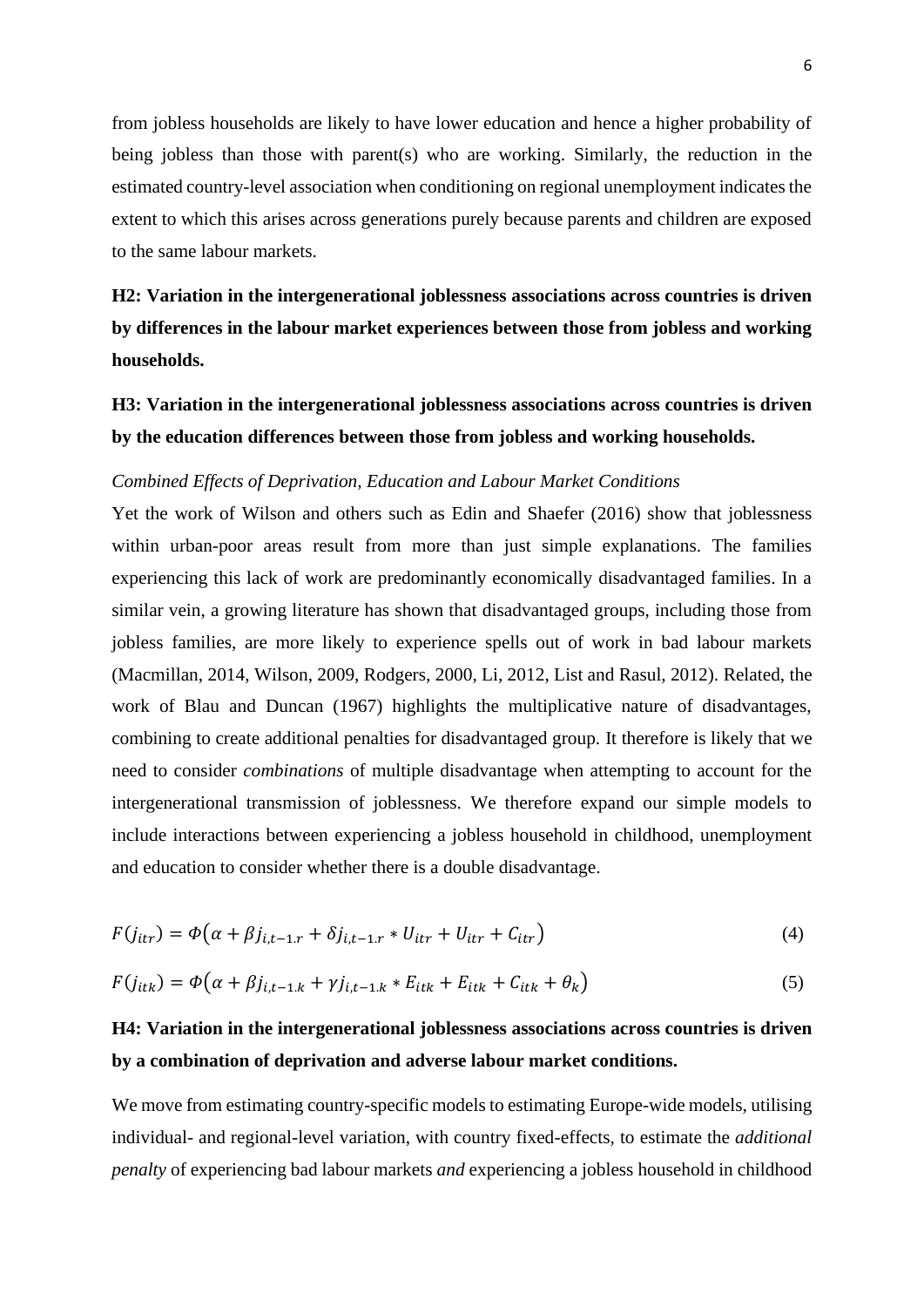in model (4). As highlighted in the family model, it may be that individuals that experience jobless households in childhood have weaker labour market connections, which become particularly important when there is high unemployment.

Similarly, we ask if higher educational attainment acts in a meritocratic way to protect those from the most disadvantages households, estimating the additional intergenerational association arising within education levels (estimating model (5)). Again, the third channel from the family model suggests that aspirations towards education may vary by family circumstance, so this analysis allows us to compare individuals who reach lower or higher levels of education, by whether they experienced a jobless household or not. It may be the case that while jobless households have lower financial resources to invest, if their aspiration for education are high and their child attends university, then education can act as a protective factor against the lack of financial resources.

### **H5: Variation in the intergenerational joblessness associations across countries is driven by a combination of deprivation and low education.**

$$
F(j_{itr}) = \Phi(\alpha + \beta j_{i,t-1,r} + \rho j_{i,t-1,r} * U_{itr} * E_{itr} + \delta j_{i,t-1,r} * U_{itr} + U_{itr} + \gamma j_{i,t-1,r} * E_{itr} + E_{itr} + C_{itr})
$$
\n(6)

Our final individual-level analysis asks whether these is a triple-disadvantage in model (6): whether those who experience a jobless household in childhood face an additional penalty through both achieving lower education *and* then experiencing high unemployment in the labour market.

### **H6: Variation in the intergenerational joblessness associations across countries is driven by a combination of deprivation, low education and adverse labour market conditions.**

We complement our individual-level analysis with country-level analysis that speaks to the broader question of whether differences in intergenerational jobless associations across countries are associated with key features of the countries government policies. Specifically, we consider the total expenditure on education as a proportion of GDP, and two measures of welfare state investments - country expenditure on education as % of GDP and country generosity of welfare transfers (mostly cash).

The education measure picks up directly the expenditure on education in each country but is likely to proxy for how much education is valued across countries. If education can act as a meritocratic escape route for those who experience jobless households in childhood, then it is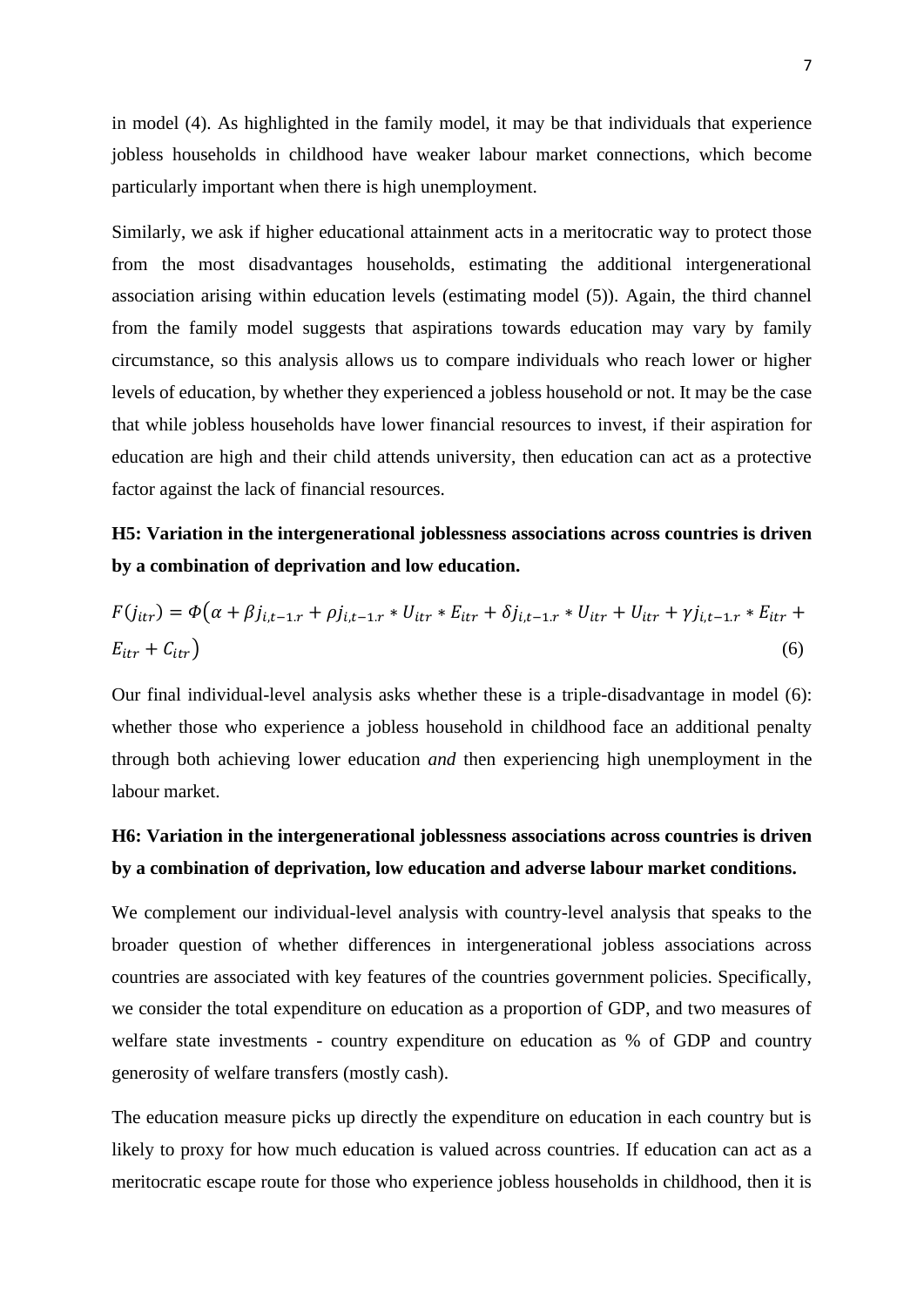likely that countries that invest more of their GDP in education will have lower jobless associations across generations. The generosity of countries' social assistance systems in replacing incomes lost when experiencing spells out of work or the labour market. If the loss in resources associated with jobless households contributes negatively to the investments in children and increases their risk of joblessness in adulthood then we would expect a negative relationship between generosity and intergenerational joblessness: countries that offer more protection against these income shocks will have less persistence across generations. Alternatively, if tastes or preferences for leisure over work (cultures of dependency) are the main drivers of the transmission of jobless spells across generations then we may see a positive relationship between generosity and intergenerational joblessness: countries that offer more generous 'outside options' to working may see more persistence in jobless spells across generations.

### **3. Data**

We use data from the European Survey of Income and Living Conditions (EU-SILC) from 2011. The cross-sectional survey in this year included an intergenerational unit, asking questions regarding the labour market participation of parents of survey respondents when the respondents were 14 years old.<sup>3</sup> Experiencing a jobless household in childhood, our main dependent variable, is created using the main activity of the parents' present in the household at this age. Each parent is defined as jobless if they were not employed or self-employed when the respondent was 14 years old.<sup>4</sup> Joblessness is typically defined based on non-earning roles, rather than the more restrictive ILO unemployment definition to capture a broader concept of joblessness. The retrospective focus on the 'main activity' of parents when an adult was aged 14, and the household focus means that we are likely to capture a particularly persistent form of joblessness in childhood. Transitory unemployment is unlikely to be reflected here.

Given that the questions on the childhood experience of the survey respondent may suffer from recall-bias, Gregg et al. (2018) compare the country-level reported jobless rates for mothers and fathers to jobless rates (1-employment/population ratio) from OECD Labour Force Statistics over the same time period. They find that while reported rates for Eastern European countries in particular are less reliable, whilst the reported rates are highly correlated with the

<sup>&</sup>lt;sup>3</sup> Note, that while EU-SILC does have a longitudinal component, the intergenerational unit is not linked to this data.

<sup>4</sup> As in Gregg et al., (2018), lone parents are included in the analysis as literature on jobless households find family structure to be a second-order issue relative to employment polarisation.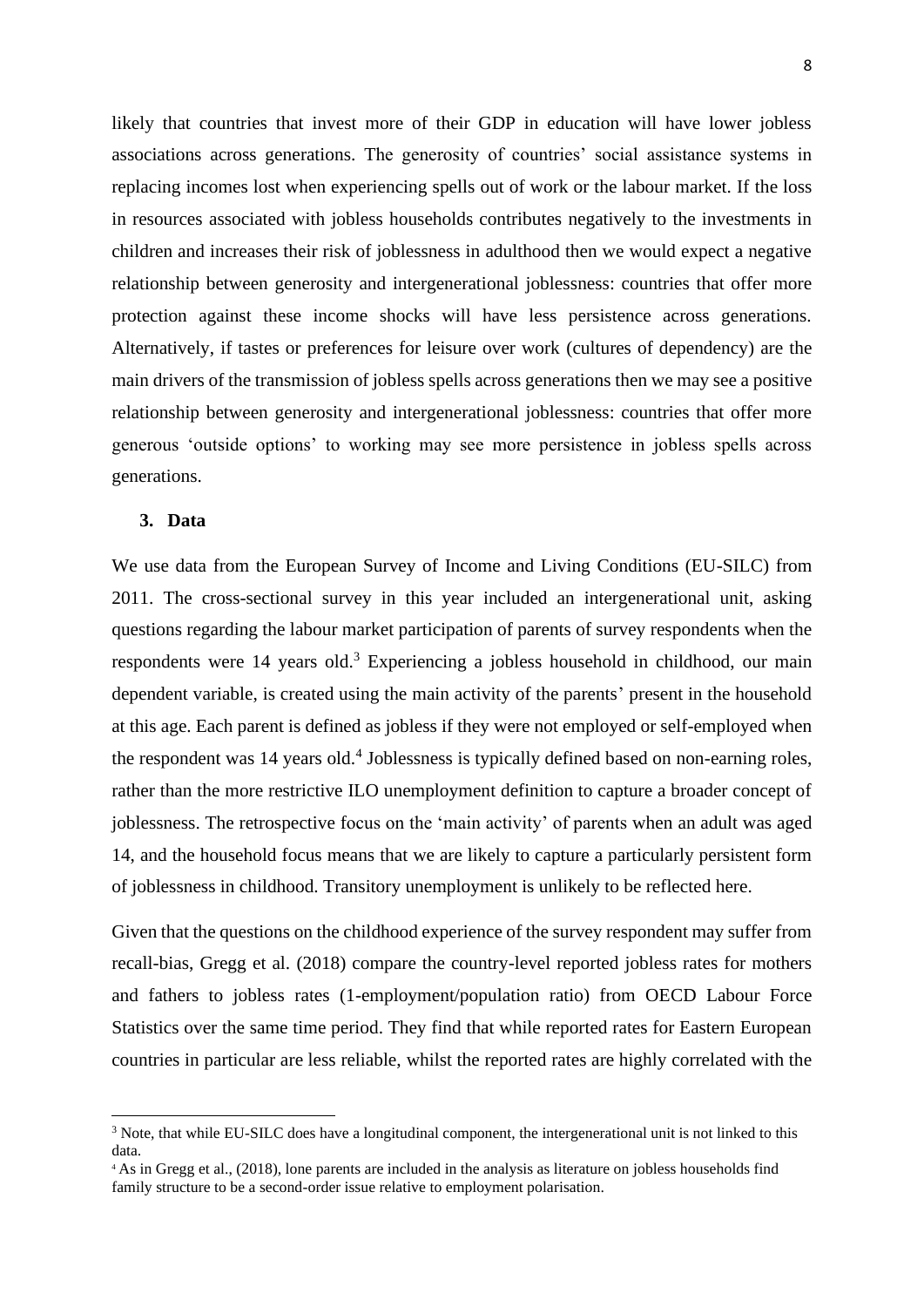national rates for 15 Western European (EU) countries. We therefore focus our analysis here on these European nations, detailed in Table 1.<sup>5</sup> The table indicates that the rates of jobless households experienced in childhood (given the term first generation here) are particularly pronounced in UK, Belgium and Ireland, consistent with existing literature, while Denmark, Greece and Sweden had the lowest rates.

### *Table 1 here*

To ensure reliability of our estimates further, we restrict our sample survey respondents to those born 1965 to 1985. These individuals are 26-46 when responding to the survey, limiting the period of recall from age 14 and also minimising issues of life cycle bias found in jobless spells before age 23 and after age 50 (Macmillan, 2014). The main dependent variable measures whether the survey respondent spent the entire  $12$ -month reference period of the survey $6$  out of work. The respondent describes their main activity in each month of the reference period, with priority given to economic activity if a similar time is spent in two activities in the same month. As with the parents' generation, joblessness is defined as any non-earnings activity each month. Those reporting any employment or self-employment within the 12-month period as their main activity status are assigned as employed. We are therefore also measuring a persistent spell of joblessness in the second generation and thus sustained disadvantage in both generations. 7

While rates of joblessness vary by gender across the two countries (last two columns of Table 1), the main drivers of intergenerational jobless associations explored here are strikingly similar across genders. For brevity, we therefore combine genders in this analysis. All results are reported separately by gender in the Appendix for transparency. Table 1 indicates that Greece, Spain, Italy and Ireland had particularly high jobless rates in the second generation, which is not surprising in the aftermath of the Great Recession. Netherlands, Denmark and Sweden had much lower jobless rates by comparison. Weights from this intergenerational module are used throughout our estimation. Sample sizes for each country for both of our outcomes are presented in column 3 of Table 1.

<sup>5</sup> Note that Norway is excluded from our analysis as it only has one jobless household in childhood. The estimates are therefore highly volatile, with large standard errors.

<sup>6</sup> Typically a fixed 12 month period such as the previous calendar or tax year or the 12 months preceding the survey

<sup>&</sup>lt;sup>7</sup> Gregg et al. (2018) compare male and female respondents, sons and daughters for the purpose of this analysis, from the EU-SILC to men and women from the OECD LFS from 2011, finding strong correlations between the jobless rates across surveys.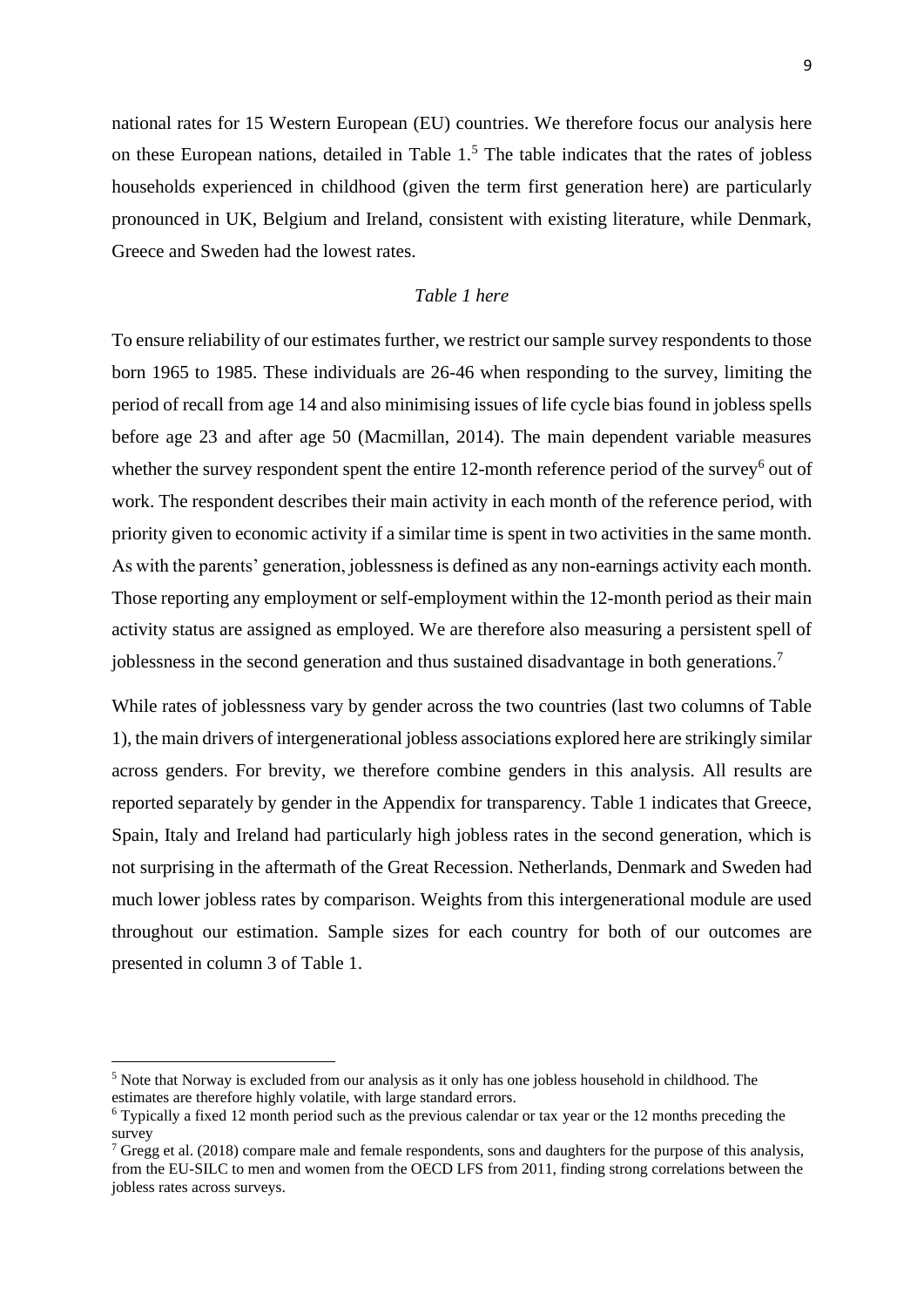Given that our first generation is a household measure of deprivation and our second generation measure is an individual measure, we present additional results in the Appendix for a household measure of deprivation in the second generation, namely poverty rates. Adult poverty in the second generation is defined based on the survey respondents' equivalised disposable household income (after transfers) over the 12-month reference period of the survey. The country-level median equivalised disposable income (weighted using adjusted personal weights) is used to create an at-risk-of-poverty threshold (ARPT), which is defined here, as standard, at 60 per cent of the median country-level value. Adult poverty is then defined as 1 for those with equivalised disposable household incomes at or below the ARPT in their country and 0 for those above this threshold. This measure has more similar rates across genders in the second generation - see Appendix Table A1 for summary statistics.

Our measures of education, local labour market conditions and generosity of welfare provision are collected across various sources. Focusing first on our individual-level analysis, our education measure uses information from the EU-SILC survey on the highest achieved education level of the respondent. This is measured in the form of International Standard Classification of Education (ISCED) levels, a categorical measure from 0 to 6 where 0 is preprimary education and 6 is higher tertiary education. In our simple analysis these variables are included as dummy variables relative to a base category (level 3, upper secondary education). For the purposes of our double- and triple-disadvantage analysis, we focus on the binary division between non-tertiary (levels 0-4) and tertiary (levels 5 and 6) education as this is where there is a clear de-lineation in the intergenerational association. Table 2 illustrates that the rate of tertiary education across Europe for this age group (26-46) is around 40%, ranging from 22% in Italy to above 60% in Ireland.

### *Table 2 here*

We match in information on local labour market conditions based on regional unemployment rates from Eurostat 2011. The regional information is available at NUTS2 level in EU-SILC for 9 of our 15 countries<sup>8</sup> with over 100 regional unemployment rates matched in to the survey. Countries without NUTS2 data are assigned a country-level unemployment rate for this analysis. Table 2 shows that Ireland, Greece and Spain all have high regional unemployment

<sup>8</sup> Switzerland, Germany, Denmark, Ireland, Netherlands and Portugal do not have regional variation within country. There is therefore a good spread of countries across intergenerational jobless and unemployment rates.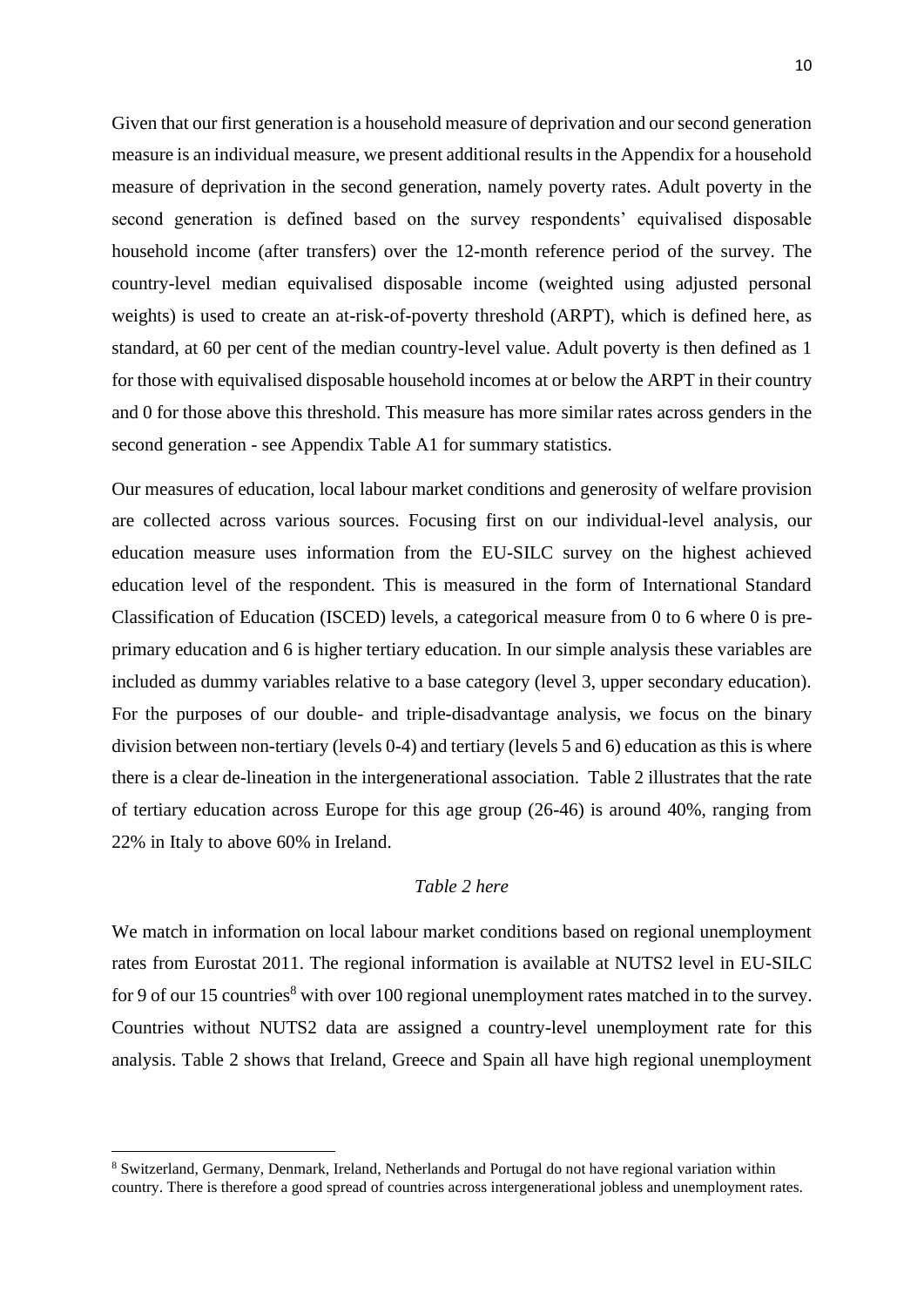rates in 2011 around 20% on average, while Netherlands, Germany and Denmark all have low regional unemployment rates, around 5%.

Our country-level analysis of education expenditure as a proportion of GDP uses figures reported in the Appendix of West and Nikolia (2013) from 2001 (on average when our respondents would be leaving education). Table 2 illustrates a greater proportion of GDP is spent on education in the Scandinavian countries while Greece, UK and Spain invest less of their GDP in education. Finally, we use two measures of welfare generosity from two different sources. The first is a measure of social assistance replacement rates taken from Gough et al. (1997). The second uses the sum of unemployment and sickness (not retirement) decommodification indices from Esping-Andersen (1990). The aim of both measures is to capture the generosity of welfare in the first generation, when the survey respondent experienced a jobless household (on average around 1990). While there are obvious differences across the measures, the ranking of countries is quite similar in terms of generosity with Netherlands, Sweden and Denmark appearing most generous in terms of replacement rates and decommodification indices while UK, Belgium and France appear least generous. Note that the three countries that score lowest in the replacement rates measure, Portugal, Greece and Spain, do not feature in the decommodificaiton indices measure due to their large social insurance rather than social assistance systems. We present results for our country-level analysis with and without these countries included, focusing on without, as they are quite distinct from the other 12 systems.

### **4. Results**

We begin by presenting the intergenerational jobless associations for each of the 15 countries in our sample in Table 3, and for Europe as a whole in the bottom row. We argue that any variations across countries cannot reflect the genetic transmission of ability. Genetics will be in the common degree of transmission along with other common process. As can be seen from Table 3, there is very large variation in the strength of the association of jobless spells across countries with Ireland, Italy, Belgium and the UK exhibiting strong persistence in disadvantage across generations while Denmark, Netherlands, Portugal and Switzerland see essentially no association in jobless experiences between parents and children. Consistent with the findings from Gregg et al. (2018) this evidence suggests no support for hypothesis H1, indicating that genetic ability is therefore unlikely to be the main driver of these associations. This is because genetics are common to all countries and some countries have essentially zero intergenerational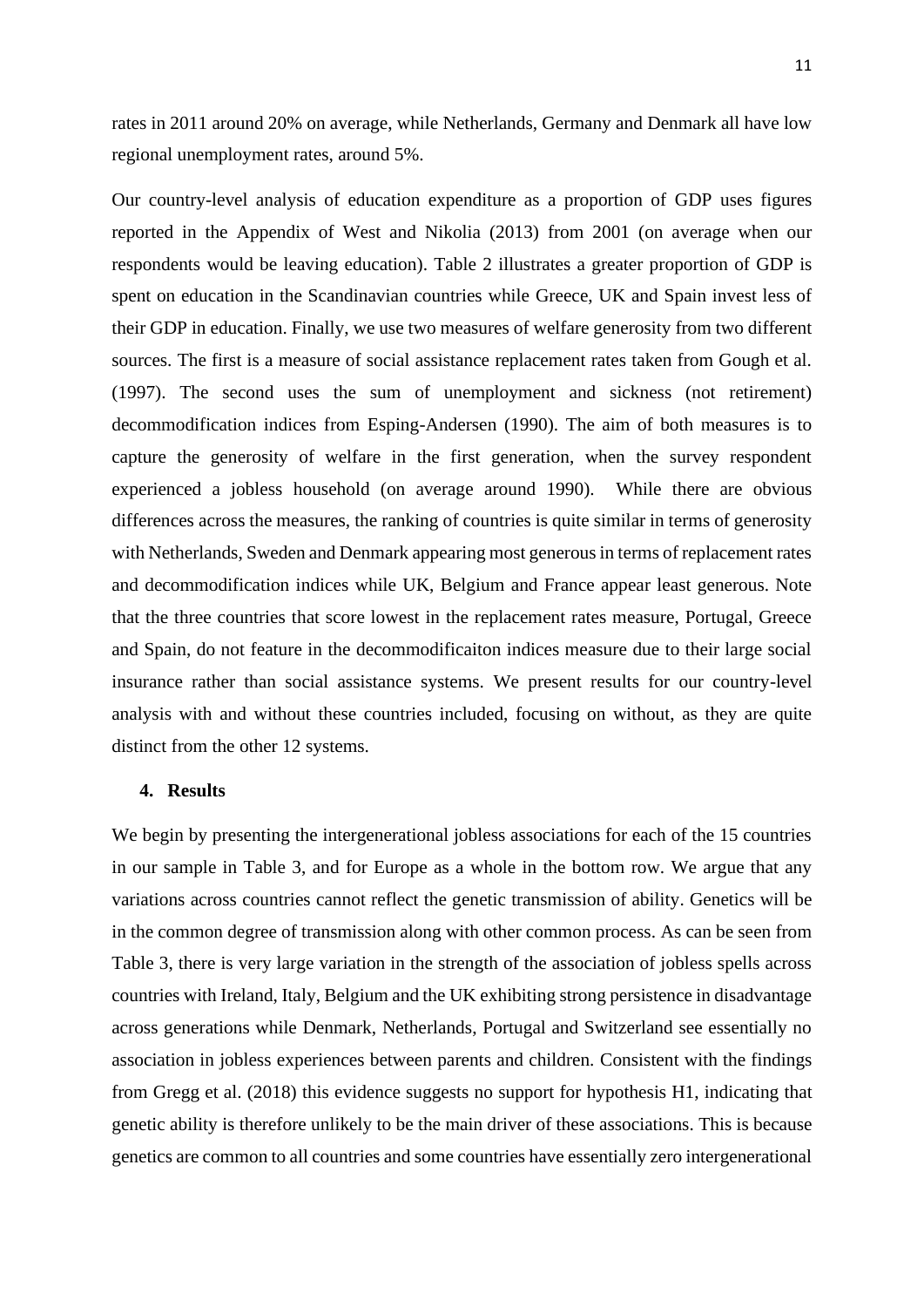correlations while in others, children growing up in jobless households have 12 to over 20 percentage points higher likelihood in being out of work than those from employed households. This is around a base (mean) of just under 17% worklessness in the European working age population. These are therefore large deviations associated with deprivation in the worst countries, whilst in the best performers there is essentially no raised risk of joblessness from coming from a deprived family.

### *Table 3 here*

### *Country Level Associations*

We next explore how these country-level variations, which offer suggestive (correlational) evidence of the role of education and welfare generosity in accounting for intergenerational jobless associations across countries. While we acknowledge the limitations of this approach given the relatively small number of countries, we follow the lead of others such as Corak (2013) who use a similar number of countries to show the association between intergenerational income persistence and income inequality in the 'Great Gatsby Curve'. This can therefore be thought of us descriptive evidence of mechanisms that are likely to be related to individual experiences of joblessness.

Figure 2 plots the simple bivariate relationship between the percentages of GDP spent on education in 2001 and the intergenerational jobless associations for each country from Table 3. The graph indicates that countries that spend a greater proportion of their GDP on education have lower intergenerational associations. The correlation is around 0.5 with a significant regression coefficient suggesting an additional percent of GDP spent on education is associated with a 3 percentage point reduction in the intergenerational jobless association.

Our country-level analysis of welfare generosity takes a similar approach, with Figures 3 and 4 plotting measures of welfare generosity and country-level intergenerational jobless associations on the. Countries with more generous welfare systems have lower associations in jobless spells across generations. The correlations in Figures 3 and 4 are around 0.5 to 0.6 with significant negative regression coefficients in both cases.<sup>9</sup> This is consistent with the idea that generous replacement rates for income shocks protect against future jobless spells in the next generation through reduced deprivation, rather than the theory that more generous welfare systems incentivise intergenerational tastes for leisure over work. This is very much in line

<sup>&</sup>lt;sup>9</sup> Spain, Greece and Portugal, who have mainly social insurance systems, are excluded from this analysis (there are no decommodification indices for these countries).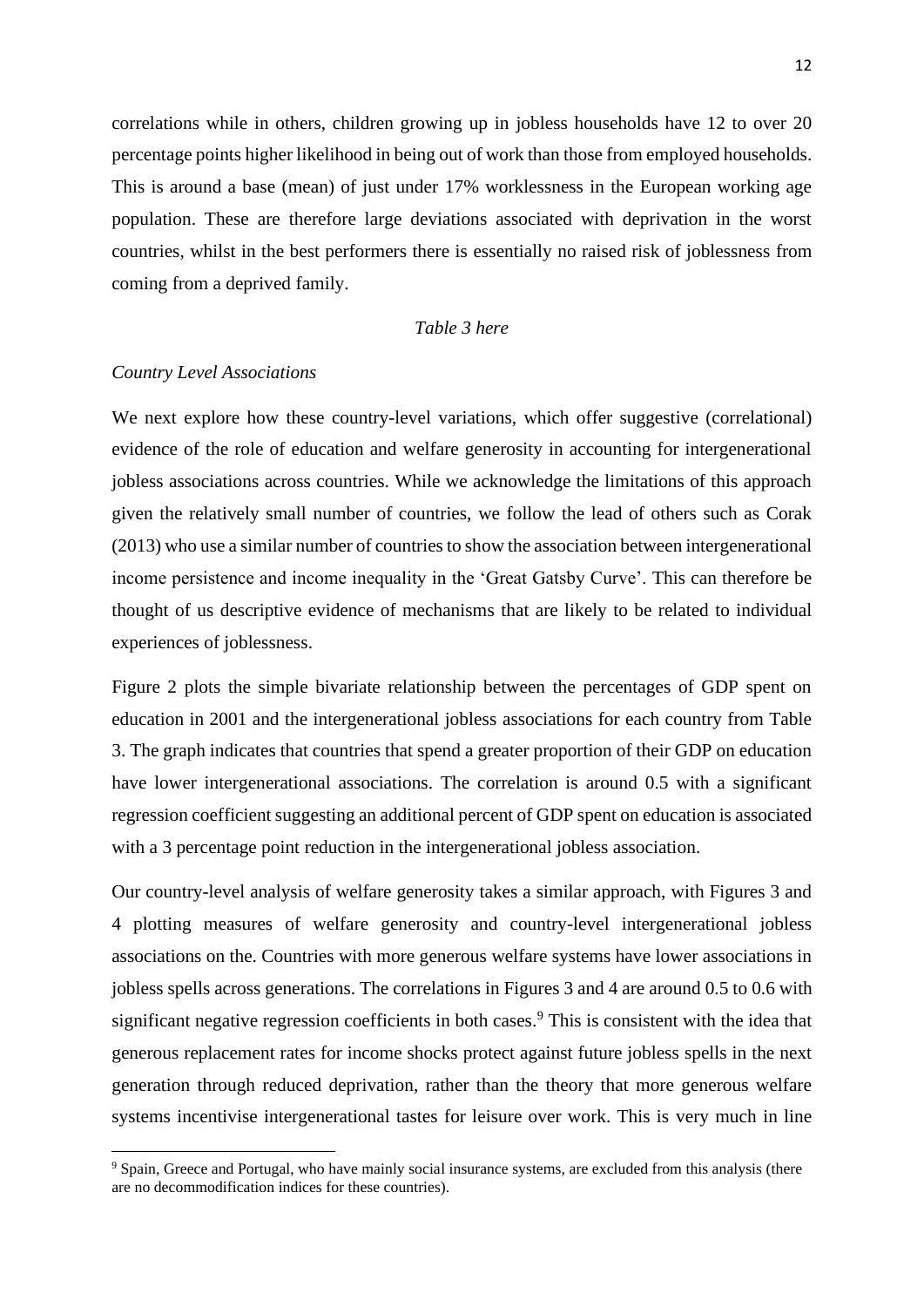with experimental and policy change-based evidence that income matters for educational attainment in deprived families (Cooper and Stewart, 2013, summarise this evidence).

#### *Figure 1 2 and 3 here*

### *Individual and Regional Level Analysis*

Returning to the individual associations in Table 3, Columns 2 and 3 introduce simple controls for the regional unemployment rate in 2011 in column 2 and the education (ISCED) level of the survey member in column 3. These capture within-country labour market conditions by region and individual educational attainment. If these intergenerational jobless associations occur by virtue of the fact that parents and children experience similar labour markets, we would expect the intergenerational joblessness associations to be substantially smaller in column 2 compared to column 1. Similarly, if these associations occur because children from jobless households achieve lower education levels than children from working households, which leads to them having lower employment opportunities, then we would expect the intergenerational associations in column 3 to be substantially lower than those in column 1.

Focusing first on the inclusion of regional unemployment rates, we can see that the intergenerational associations are very similar to those seen in the baseline estimates in column 1: it is clear that these intergenerational jobless associations are **not** being driven by the fact that parents and children experience the same local labour markets so we do not find evidence in support of H2, that regional labour markets alone are a key driver of intergenerational joblessness. Given that the second generation is experiencing labour markets after the great recession means that conditions are likely to be very different to that experienced a generation before making this perhaps unsurprising.

The inclusion of education measures in column 3 does reduce the intergenerational association somewhat more, by around 35% on average across countries, with education doing more in Ireland and Belgium and less in Greece and Sweden. But the fact that a sizeable intergenerational association remains in the countries experiencing the most persistence across generations when comparing individuals with similar education levels suggests that the simple explanation of children from jobless households achieving low education and therefore being less employable is important, but not a sufficient explanation. This suggests only weak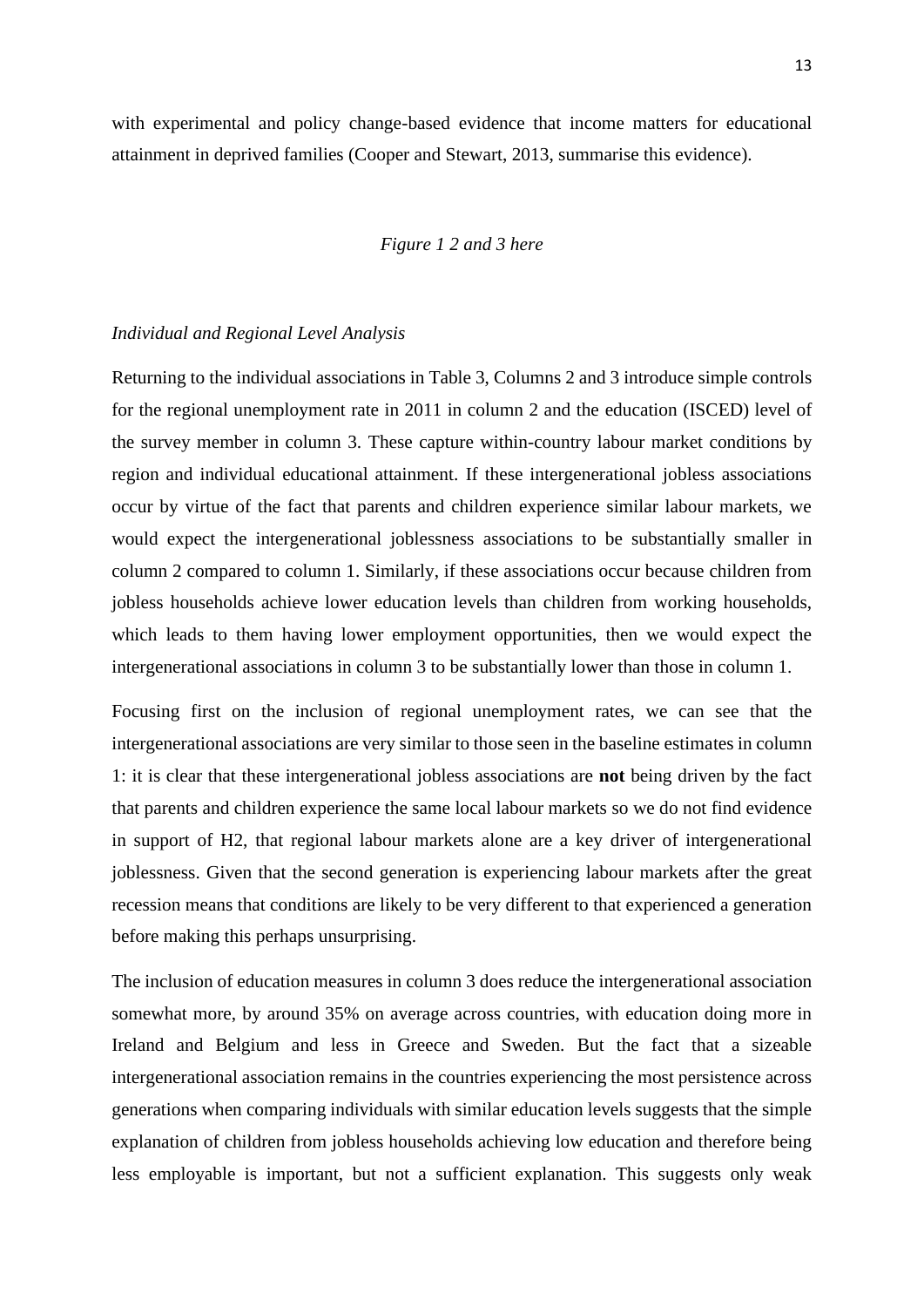evidence in support of H3, that education alone is a key driver of intergenerational joblessness. This is somewhat surprising, given the central role of human capital in theories of intergenerational transmissions and the role of education in transmitting incomes across generations in empirical studies (Blanden et al., 2007).<sup>10</sup>

Given our theoretical priors about the role of multiple disadvantages, we next explore whether a combination of experiencing a jobless household in childhood and weak labour markets, or experiencing a jobless household in childhood and low education create additional penalties in the labour market. Here, we utilise individual-level variation across Europe as a whole to combine the experience of a jobless household in childhood and regional unemployment in column 3, including a quadratic interaction between the two measures.

### *Table 4 here*

### *Figure 4 here*

Columns 1 and 2 replicate the finding from Table 3 (final column) that show the average intergenerational correlation across EU countries and when a level control for regional unemployment is included. As noted this shows that regional labour market differences do not account for the persistence in jobless spells across generations for Europe as a whole. Column 3 introduces an interaction term between jobless household in childhood and regional unemployment which is positive and strongly significant, with a negative quadratic term suggesting a concave function.

Figure 4 illustrates that this implies that at low levels of regional unemployment, those who experience a jobless household in childhood have the same probability of being jobless in adulthood as those from a households with an earner present. As regional unemployment increases, so too does this intergenerational association, with those who experience a jobless household in childhood up to 20 percentage points more likely to be jobless in adulthood than those who experience an earning household at high levels of regional unemployment. This supports H4, that a combination of coming from a jobless household and weak labour markets is driving this intergenerational association. Once regional unemployment gets above 15% the extra penalty from being from a jobless household starts to plateau off. This might suggest that when unemployment becomes very common then concentration on those from deprived families stops worsening as it spreads wide in the population. These findings are consistent

<sup>&</sup>lt;sup>10</sup> Note that this finding can be replicated in longitudinal survey data using detailed measures of education and early skills (see Macmillan, 2013).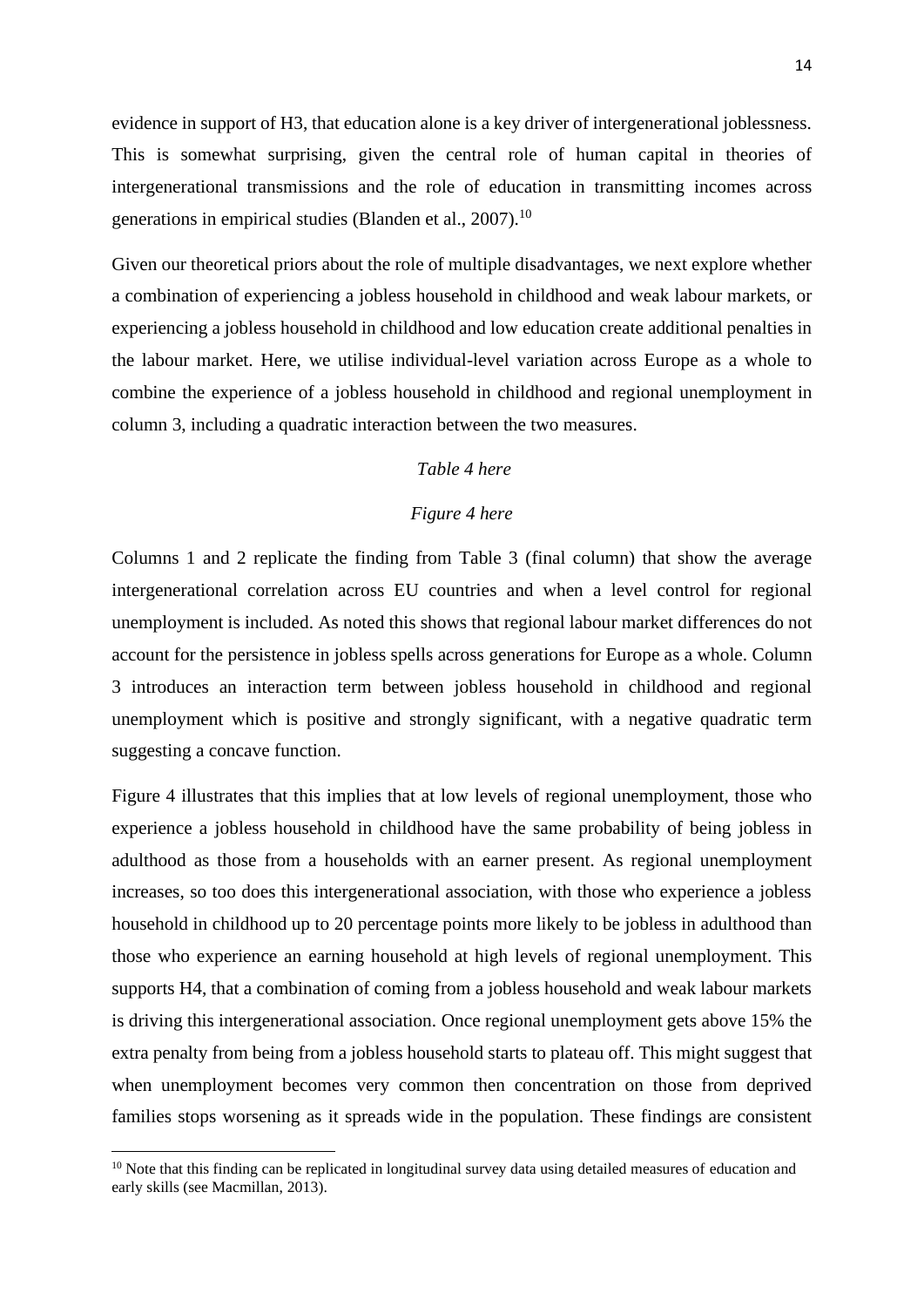when we measure intergenerational disadvantage based on poverty rather than jobless spells in the second generation (see Appendix Table A2).

### *Table 5 here*

Table 5 considers the similar double-disadvantage in terms of educational attainment. Here we ask whether education can act as a meritocratic equaliser to protect against childhood experiences. Said another way, is there a differential association of jobless spells across generations for different levels of education? The first column of Table 5 presents the baseline estimate across Europe from Table 3 (final row) before columns 2 and 3 split the sample by those who achieve lower than tertiary education and those who achieve tertiary education. While education levels alone can only explain part of the intergenerational association, this double-disadvantage approach indicates that those who experience a jobless household in childhood who go on to achieve tertiary education (about 25% in our sample) face broadly the same probability of being jobless in adulthood as those who experience an earning household in childhood and achieve tertiary educational. All of the intergenerational association is happening at lower education levels. This supports H5, again that *a combination* of experiencing a jobless household and low education achievement is a driver of intergenerational joblessness.<sup>11</sup> So education can act as a protective factor against adult joblessness for those from jobless households if they achieve above a certain level (tertiary).

### *Table 6 and Figure 5 here*

In Table 6 and Figure 5, we combine these two additional factors to ask whether there are additional labour market penalties to experiencing a jobless household in childhood if the individual experiences a combination of all factors (jobless household, non-tertiary education and high regional unemployment). This does appear to be the case with those from jobless households, who achieve lower educational attainment (non-tertiary) *and* high regional unemployment facing an additional 6 percentage point penalty in terms of probability of being jobless in adulthood, compared to those from jobless households with non-tertiary education in low unemployment regions. This difference is significant at conventional levels. The second column of Table 6 shows a similar finding to Table 5: regardless of the labour market faced, those who achieve tertiary education from jobless households face the same probability of

 $<sup>11</sup>$  There is a small but statistically significant association across generations among the tertiary educated when</sup> measuring poverty rather than jobless associations (Appendix Table A3) but the intergenerational associations are significantly different across education levels.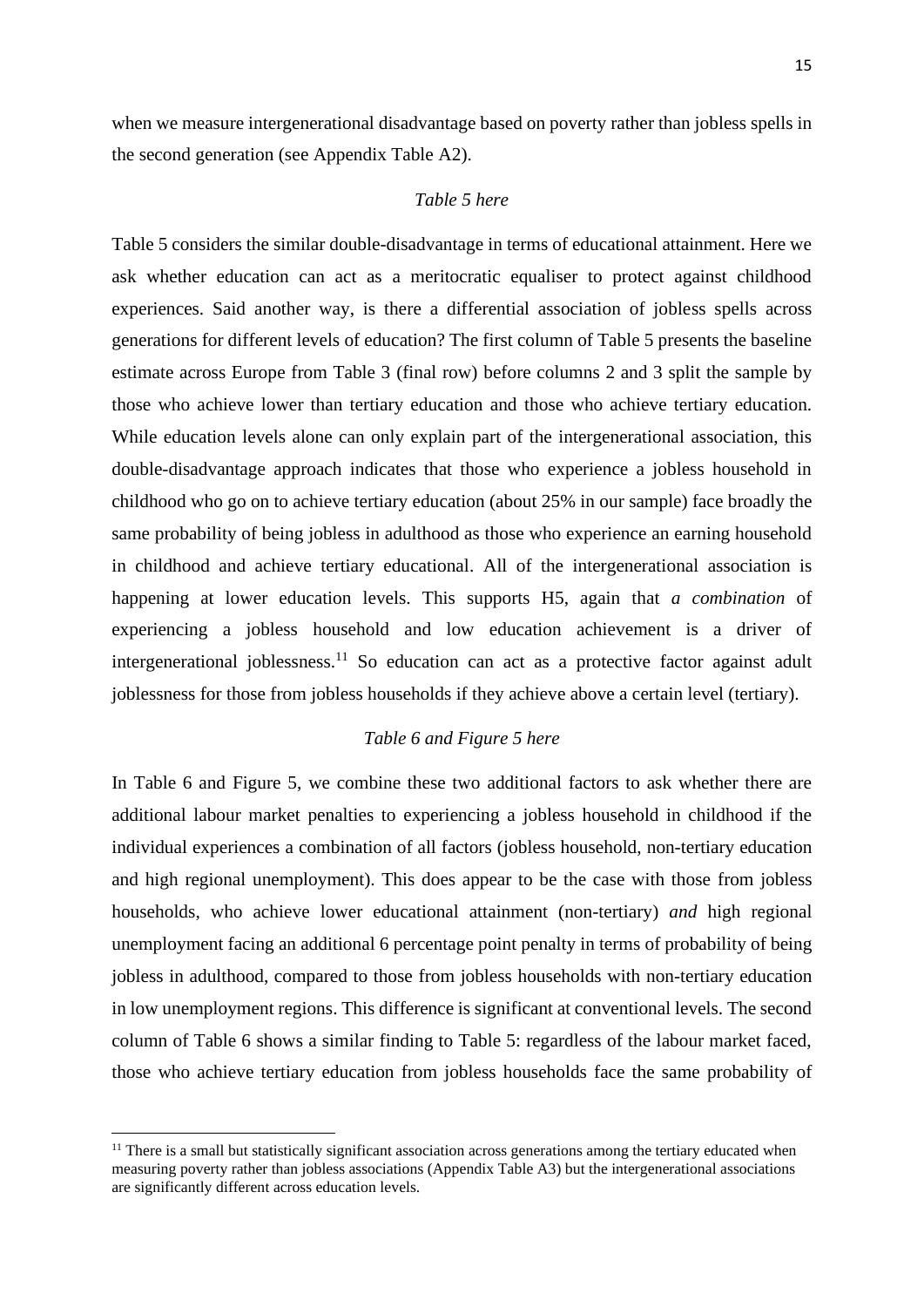being jobless in adulthood as those from earning households. Figure 5 shows this clearly. The tertiary educated intergenerational jobless association is essentially flat across labour market unemployment rates, while the trajectory from Figure 4 is working through the non-tertiary educated group. So those adults who were in jobless households at age 14 and do not enter higher education face a higher probability of being out of work for a year or more as an adult compared to those from other families who have the same educational level, and this is increasing with the unemployment rate. Those who enter higher education though have no higher extent of joblessness.

In the Appendix, we show that this finding is consistent when measuring poverty in the second generation rather than jobless experiences (Table A4) and that these patterns are similar for men and women when undertaken separately (Tables A5 to A7). Across genders: intergenerational jobless associations increase with regional unemployment at a similar rate, tertiary education protects both males and females who experience jobless households in childhood from differential probabilities of experiencing joblessness in adulthood, relative to earning households, and non-tertiary males and females experience additional penalties in high unemployment regions, relative to low unemployment regions, while unemployment makes no difference among the tertiary educated.

Overall there is a cumulative effect of children facing additional disadvantages, growing up in a jobless family is associated with high levels of joblessness in adulthood. This is stronger when the person experiences a weak labour market (increasing in regional unemployment) after the Great Recession relative to a more benign labour market, and is stronger again where the person has lower educational attainment (not achieving tertiary education). Higher educational attainment, (around a quarter of those from jobless families), protects people irrespective of regional labour market conditions.

#### **5. Conclusions**

Children growing up in deprived families have adverse life chances across a number of dimensions such as education, incomes and health. The available information is vast and universal across countries. A smaller number of studies compares the strengths of these associations across countries or explore geographical variation within a country using common measures, relating the variation in the strengths of these associations with other potential explanatory variables. For instance, Corak (2013), Chetty et al., (2014), and Jerrim and Macmillan (2015) explore how children from families with fewer resources do less well than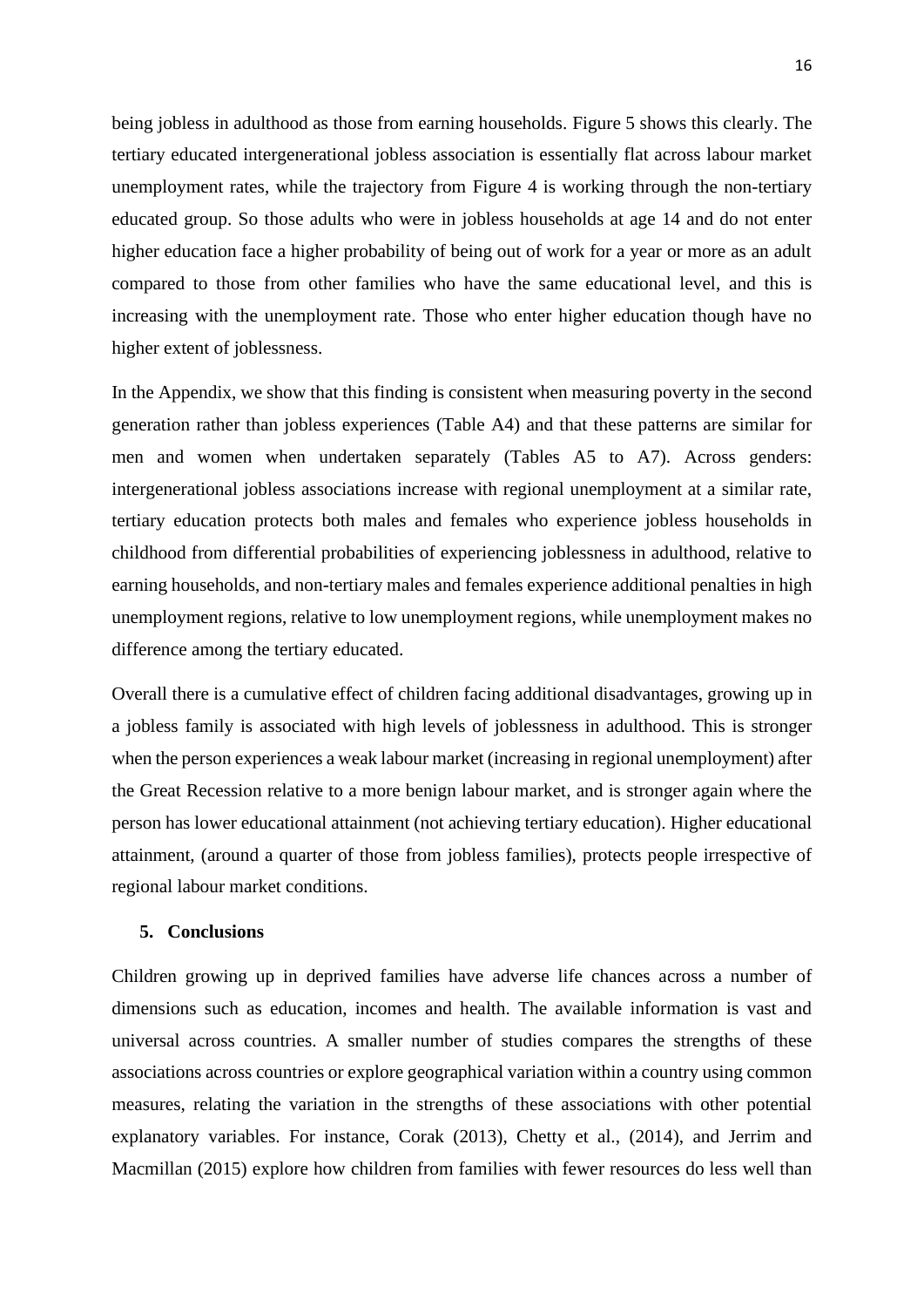more affluent peers to a greater degree in countries with higher income inequality. Such studies are informative but not causal, and the pathways can only be speculated about.<sup>12</sup>

More causal studies have used experimental or policy-driven area variation to estimate the causal effect of family income on child education among deprived families (Clark-Kauffman et al. 2003, Dahl and Lockner, 2011, Milligan and Stabile 2012, Cooper and Stewart, 2013) and of early adult unemployment on later earnings and employment (Gregg, 2001, and Gregg and Tominey, 2005). The strength of the evidence is greater here but they can only explore one dimension of disadvantage in any one study.

This paper sits somewhere between these two literatures. It presents intergenerational correlations in joblessness as a measure of childhood deprivation which has a universal meaning. Adult poverty for the second generation has very similar cross-country patterns. The strength of these intergenerational correlations across 15 European countries is documented and mapped on other relevant cross-country indicators showing that societies with less spending on education and lower welfare generosity have greater intergenerational joblessness. These are, of course, non-causal associations which simply describe patterns – yet they go against some common wisdom that restricting welfare might reduce cross-generational jobless associations.

The paper goes further to explore individual pathways which are potentially influenced by policy variation at a cross-country level. We show for the first time that a combination of experiencing a jobless household in childhood (which we also take as a marker of sustained childhood deprivation), low educational attainment and weak regional labour markets underlies the generational persistence at the individual level. What is more, it is the combination of multiple deprivations that is much more powerful than the components separately. The key role of regional labour market conditions (combined with education), which was being heavily shaped by the Great Recession, provides robust evidence suggesting that intergenerational welfare persistence is not primarily about cultures of welfare dependency or other explanations based on adverse selection of families. Instead those from disadvantaged families seem to find themselves at the back of the queue when jobs disappear. Achieving tertiary education protects against this. Unfortunately we do not observe the same processes before the Great Recession in the same countries which could offer stronger causal evidence.

 $12$  An exception is Jerrim and Macmillan (2015), who consider the role of educational attainment.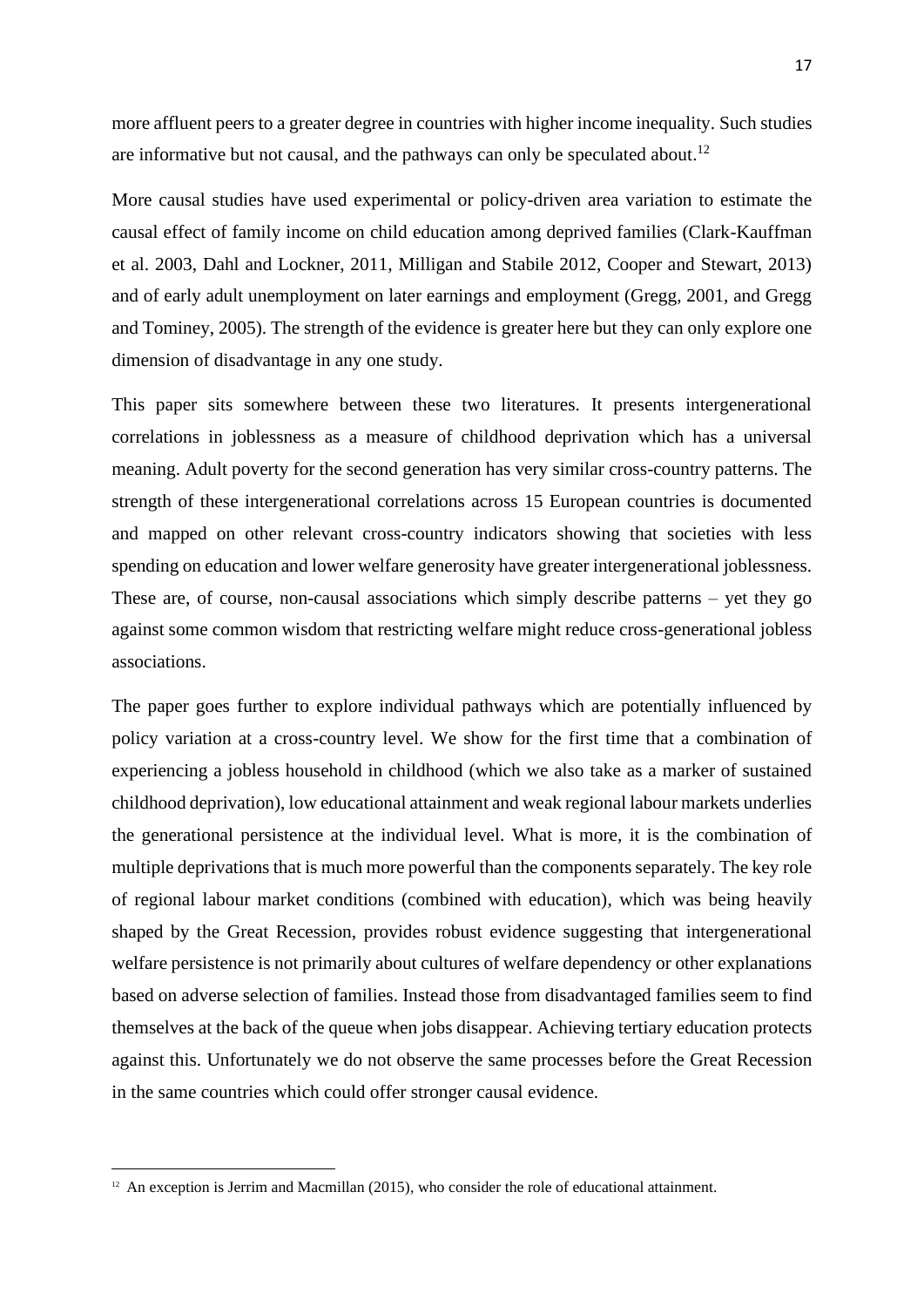This new contribution supports previous findings that early attachment to the labour market that is hampered by weak local labour markets disproportionately hurts children from deprived families (Gregg et al. 2018, Macmillan, 2014, Gregg, 2001, Gregg and Tominey, 2005). The results here suggest that this is restricted to those not achieving higher levels of education. The paper presents a picture of the cumulative effects of childhood deprivation, poor educational attainment and more depressed labour markets representing more than the sum of their parts and hence suggests that any policy response should not operate just in any one domain. As Europe once again faces mass unemployment, which will affect children through parental joblessness, as considered here, and by dramatically reducing employment opportunities, especially for young people, this study shows how weak local labour market conditions heavily penalise those from disadvantaged families. Those people who come from disadvantaged families and have low educational attainment are the most at risk of sustained exclusion from the labour market when work disappears.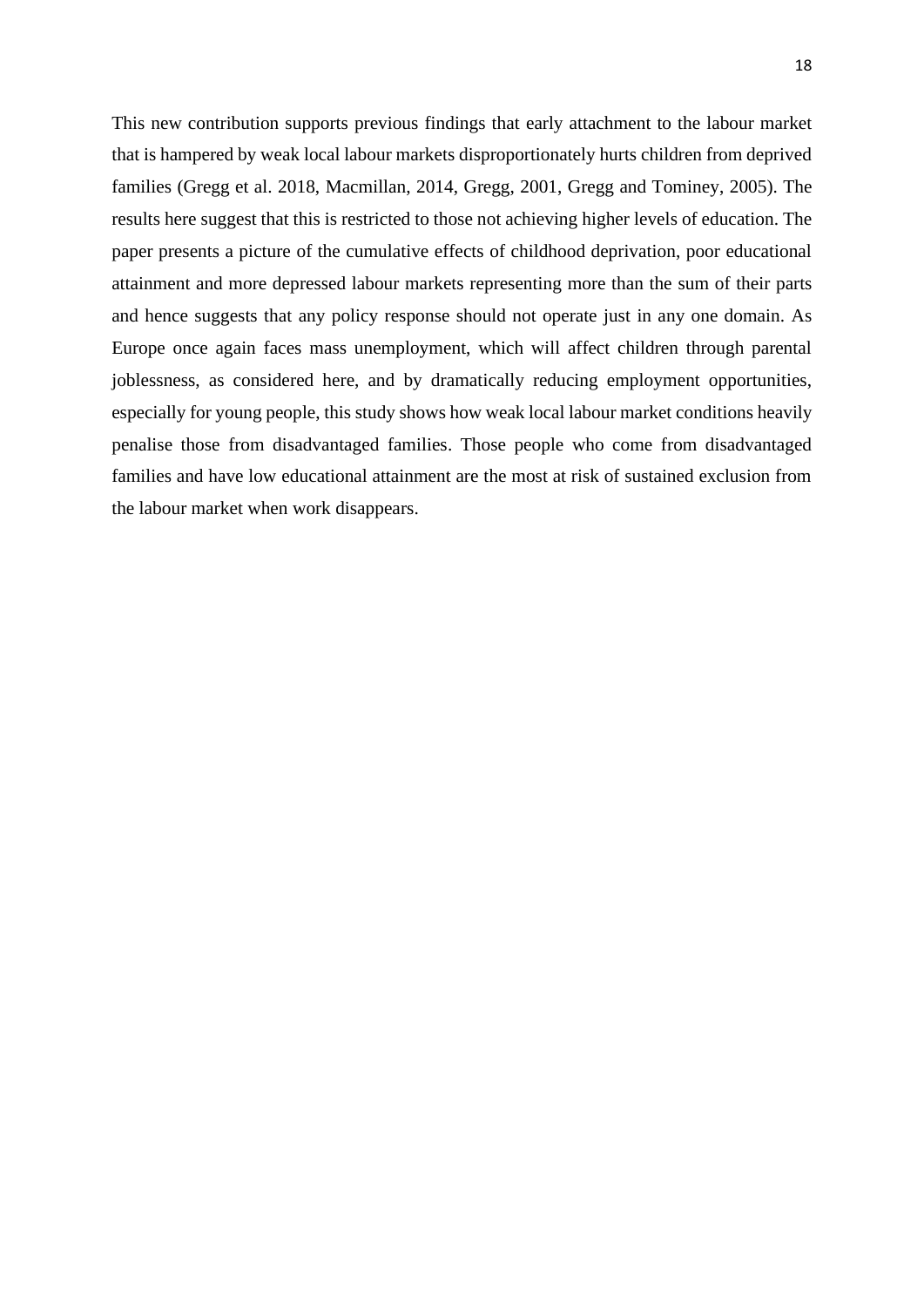#### **References**

- Becker, G. S., and N. Tomes (1986), "Human Capital and the Rise and Fall of Families", *Journal of Labor Economics*, 4(3), S1-39.
- [Black,](http://www.nber.org/people/sandra_black) S. E. and [Devereux,](http://www.nber.org/people/paul_devereux) P.J. (2011) 'Recent Developments in Intergenerational Mobility', Chapter 16, pp. 1487-1541 in *Handbook of Labor Economics*, Vol. 4b, Amsterdam: Elsevier.
- Blanden, J. and Gibbons, S. (2006) *The persistence of poverty across generation: A view from two British cohorts*, Joseph Rowntree Foundation, <http://www.jrf.org.uk/knowledge/findings/socialpolicy/0216.asp>
- Blanden, J., Gregg, P. and Macmillan, L. (2007) 'Accounting for Intergenerational Income Persistence: Noncognitive Skills, Ability and Education'. *Economic Journal*, **117**, C43-C60.
- Blau, P. M. and Duncan, O. (1967) The American Occupational Structure, New York: Wiley and Sons.
- Chetty, R. Hendren, N. Kline, P. Saez, E. and Turner, N. (2014b). 'Where is the Land of Opportunity? The Geography of Intergenerational Mobility in the United States'. *The Quarterly Journal of Economics* Vol 129 (4) pp.1553-1623.
- Clark-Kauffman, E., Duncan, G. J. and Morris, P. (2003) 'How welfare policies affect children and adolescent achievement', *American Economic Review*, 93, pp. 299–303
- Cooper, K. and Stewart, K. (2013) Does money affect children's outcomes? A systematic review, Joseph Rowntree Foundation
- Corak, M. (2013) 'Income equality, equality of opportunity, and intergenerational mobility.' *Journal of Economic Perspectives,* 27(3), pp. 79 – 102.
- Dahl, G. B. and Lochner, L. (2012) 'The Impact of Family Income on Child Achievement: Evidence from the Earned Income Tax Credit', American Economic Review, 102, pp. 1927–56
- Duncan, O. and Hodge. R.W. (1963). "Education and Occupational Mobility: A Regression Analysis." *American Journal of Sociology*, 68(6): 629-44.
- Duncan, G and Murnane, R.. (2011). *Whither Opportunity*. *Rising Inequality and the Uncertain Life Chances of Low-Income Children*. New York: Russell Sage Foundation.
- Edin, K and Shaefer, L. (2015) *\$2.00 a day: Living on Almost Nothing*, Hoghton, Mifflin and Harcourt, Boston.
- Erikson R. and Goldthorpe, J. (1992) The Constant Flux: A Study of Class Mobility in Industrial Societies, Clarendon Press, Oxford
- Esping-Andersen, G (1990) *The Three Worlds of Welfare Capitalism*, Princeton University Press.
- Gough, I., Bradshaw, J., Ditch, J., Eardley, T., Whiteford, P. (1997) 'Social Assistance in OECD Countries' *Journal of European Social Policy*, Vol 7(1): 17-43.
- Gregg, P (2001) The Impact of Youth Unemployment on Adult Unemployment in the NCDS, *Economic Journal*, Vol. 111 No. 475, F626-653
- Gregg, P. and Tominey, E. (2005) The Wage Scar from Youth Unemployment, *Labour Economics*, vol. 12 Issue 4, August. pp 487-509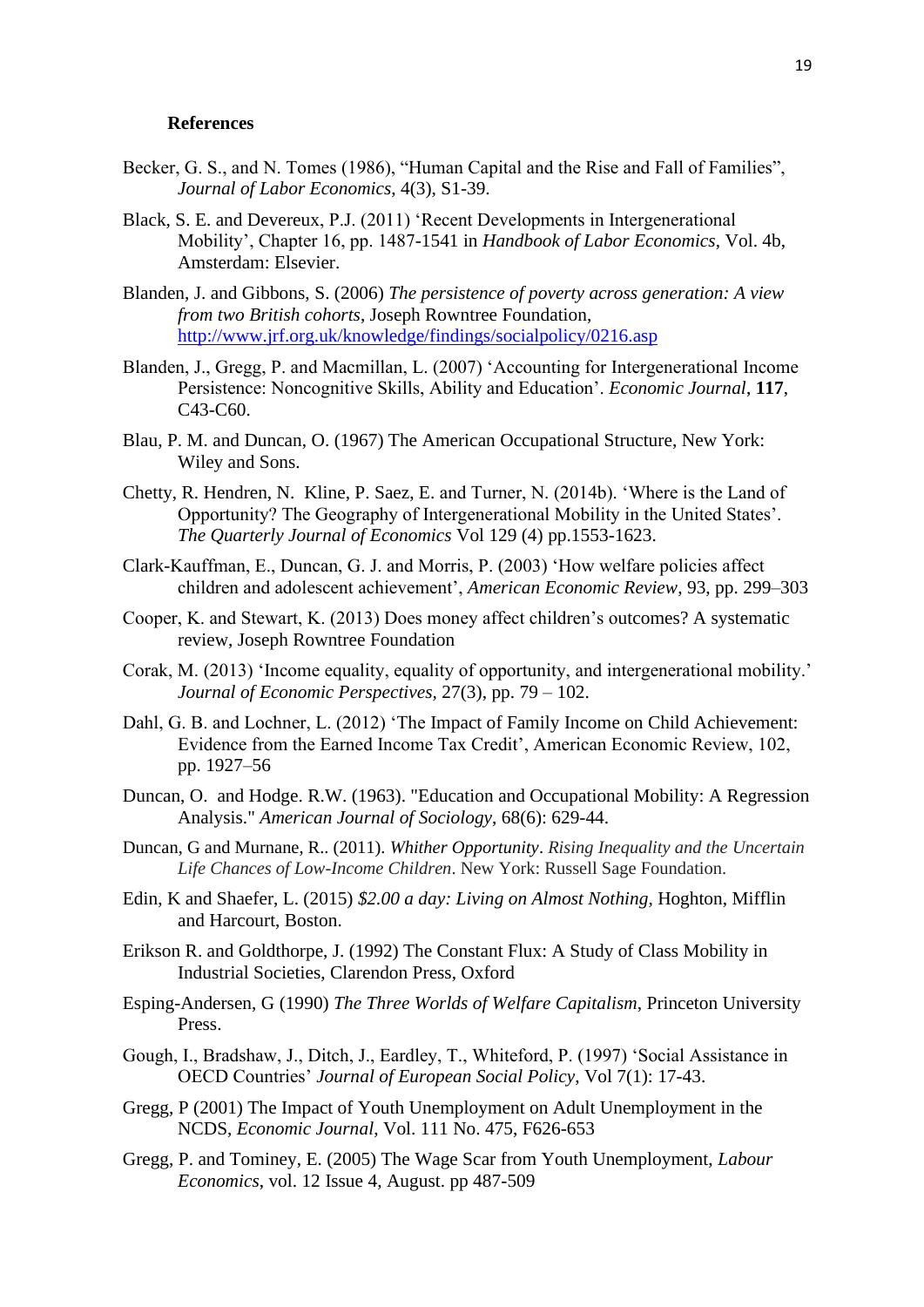- Gregg, P. Jerrim, J. Macmillan, L. Shure, N. (2018) Children in jobless households across Europe: Evidence on the association with medium- and long-term outcomes, *Journal of Poverty and Social Justice*, vol. 26 no. 3 pp335-358
- [Jerrim,](javascript:;) J. and [Macmillan,](javascript:;) L. (2015) Income Inequality, Intergenerational Mobility, and the Great Gatsby Curve: Is Education the Key? *Social Forces*, Volume 94, Issue 2, December, Pages 505–533,<https://doi.org/10.1093/sf/sov075>
- Li, Y. (2012) "Hard Times, Worklessness and Unemployment in Britain and the USA 1972- 2011," University of Manchester, unpublished manuscript.
- List, J and Rasul, I. (2010) "Field Experiments in Labour Economics," in *Handbook of Labor Economics* (O. Ashenfelter and D. Card eds.) 3C, 3143-3259.
- Macmillan, L. (2014) 'Intergenerational worklessness in the UK and the role of local labour markets' *Oxford Economic Papers,* 66(3), 871-889.
- Macmillan, L. (2013) 'The role of non-cognitive and cognitive skills, behavioural and educational outcomes in accounting for the intergenerational transmission of worklessness' QSS Working Paper 13-01, UCL Institute of Education
- Milligan, K. and Stabile, M. (2011) 'Do Child Tax Benefits Affect the Well-Being of Children? Evidence from Canadian Child Benefit Expansions', American Economic Journal: Economic Policy, 3, pp. 175–205
- Solon, G. (2004) A model of intergenerational mobility variation over time and space in Corak, M. (ed) *Generational Income Mobility*, Cambridge University Press
- [West,](https://www.cambridge.org/core/search?filters%5BauthorTerms%5D=ANNE%20WEST&eventCode=SE-AU) A. and [Nikolai,](https://www.cambridge.org/core/search?filters%5BauthorTerms%5D=RITA%20NIKOLAI&eventCode=SE-AU) R. (2013) Welfare Regimes and Education Regimes: Equality of Opportunity and Expenditure in the EU (and US) *Journal of Social Policy* [Volume](https://www.cambridge.org/core/journals/journal-of-social-policy/volume/4E9AF002CA7D9D204A8A4C0A49E02996)  [42,](https://www.cambridge.org/core/journals/journal-of-social-policy/volume/4E9AF002CA7D9D204A8A4C0A49E02996) [Issue 3 J](https://www.cambridge.org/core/journals/journal-of-social-policy/issue/967DEE5CCF4C081109201FDF425517DC)uly , pp. 469-493
- Wilson, W.J. (1997) *When Work Disappears: the world of the new urban poor* Random House: New York.
- Wilson, W.J. (2009) *More than Just Race: Bring Black and Poor in the Inner City* W.W. Norton and Company: New York.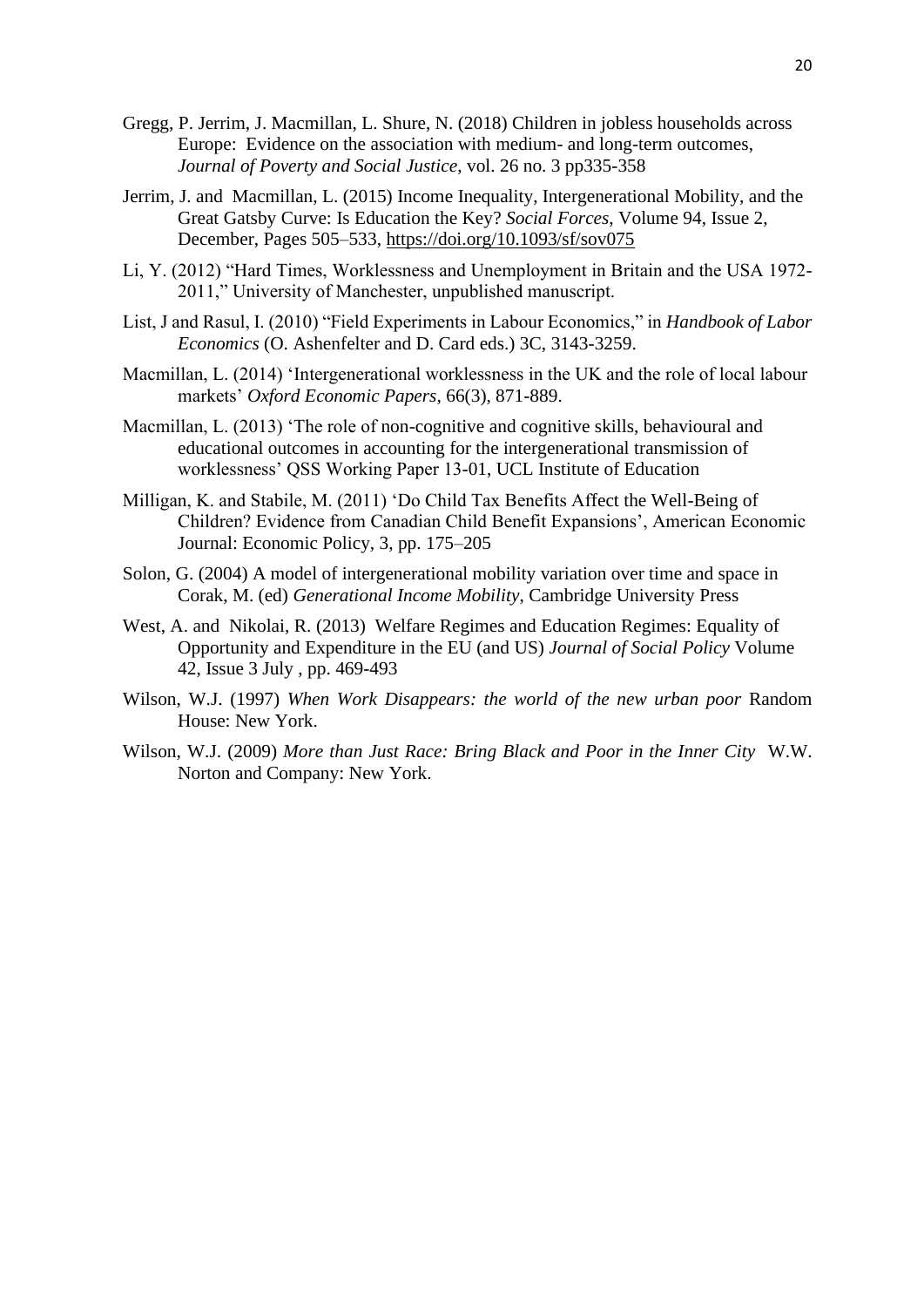

**Figure 1** Country-level jobless associations by expenditure on total education as a % of GDP, 2001

Pearsons-0.500, Spearman: -0.445, regression coefficient: -0.029 (0.02)\*

**Figure 2** Country-level jobless associations by social assistance replacement rates, excluding social insurance systems (Greece, Spain and Portugal)



Pearsons-0.500, Spearman: -0.559, regression coefficient: -0.023 (0.01)\*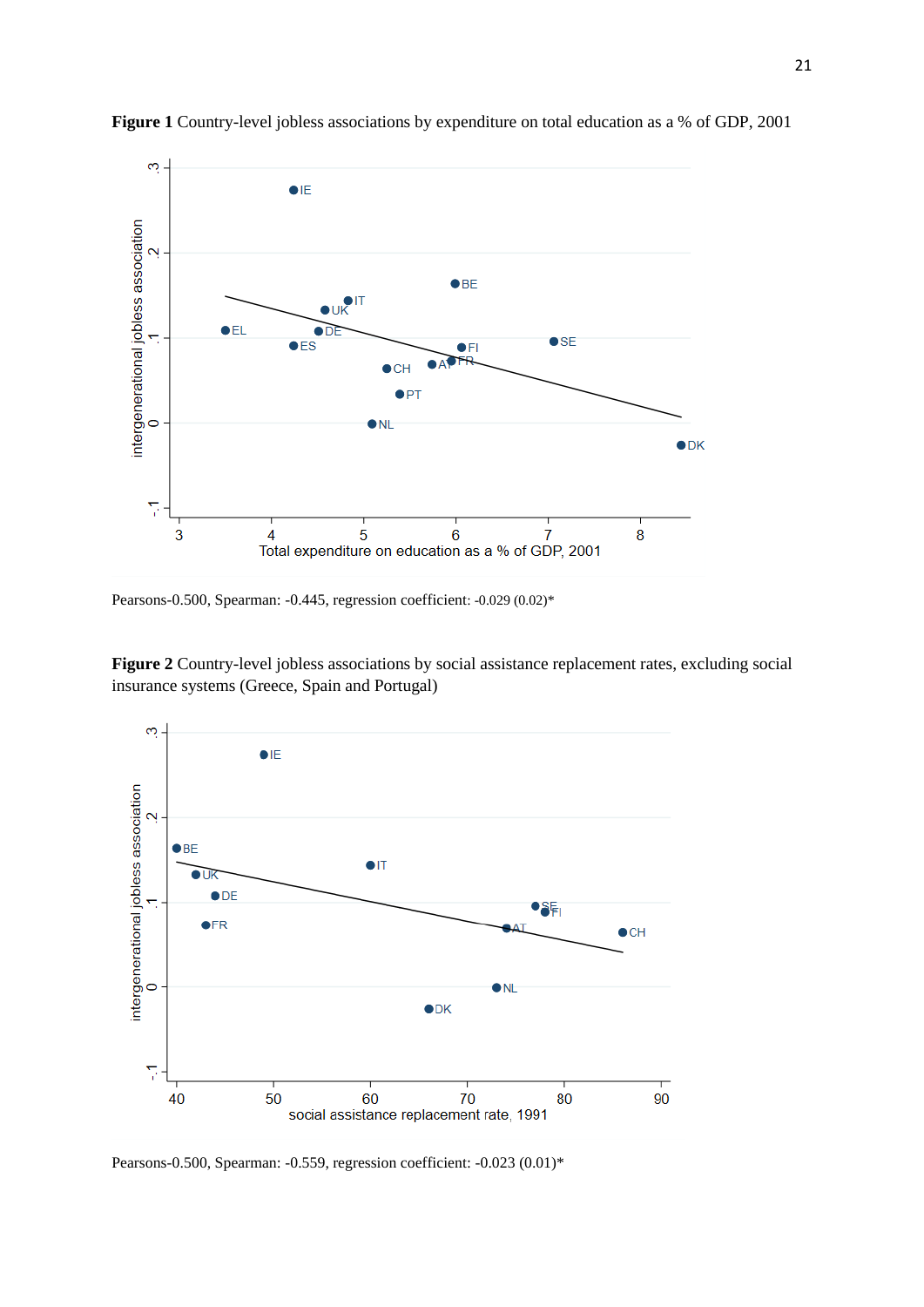**Figure 3** Country-level jobless associations by welfare generosity (decommodification indices, unemployment + sickness), Esping-Andersen 1990



Pearsons-0.605, Spearman: -0.636, regression coefficient: -0.015 (0.01)\*\*



**Figure 4** Intergenerational joblessness by regional unemployment rates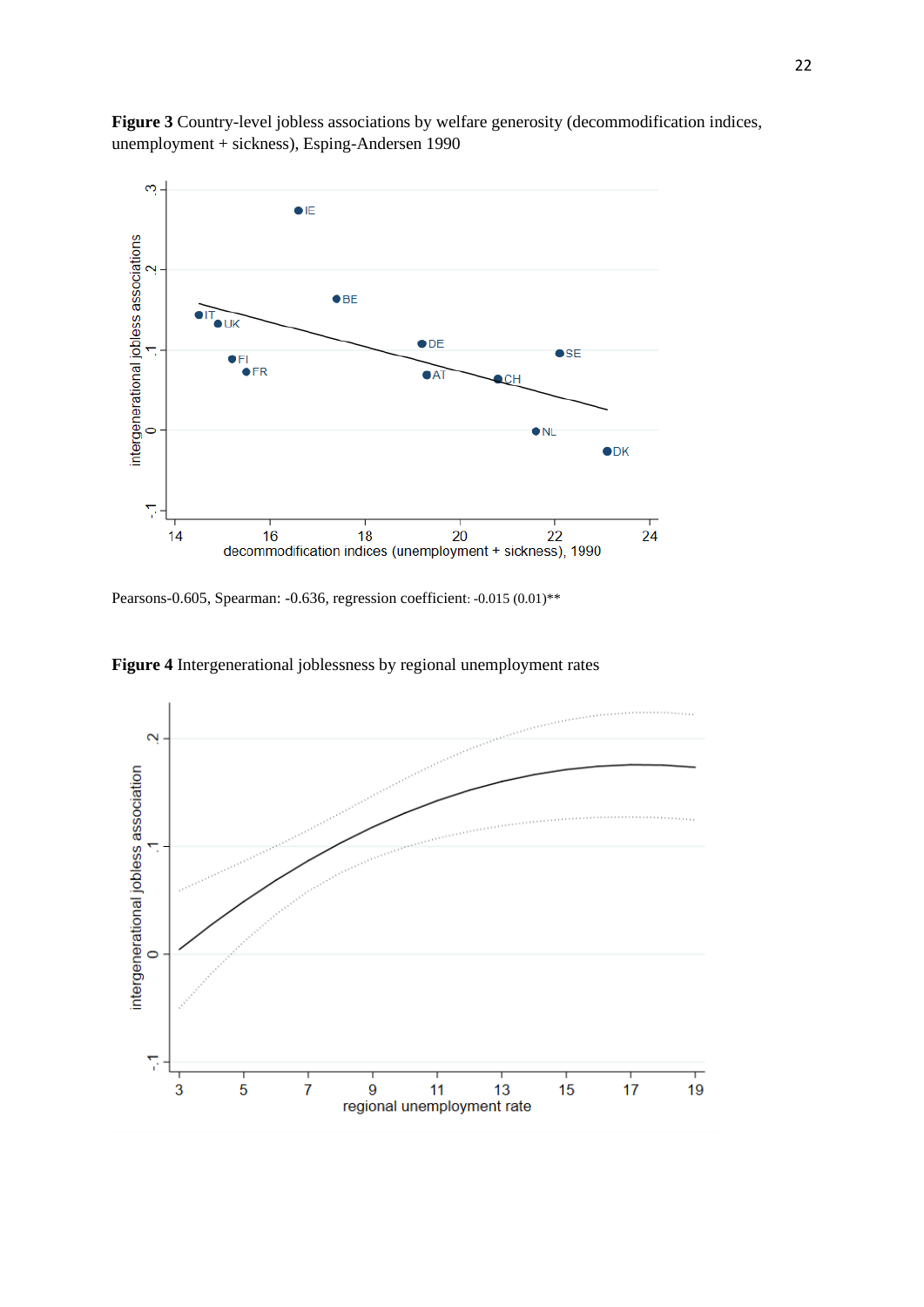

**Figure 5** Intergenerational joblessness by regional unemployment rates and education level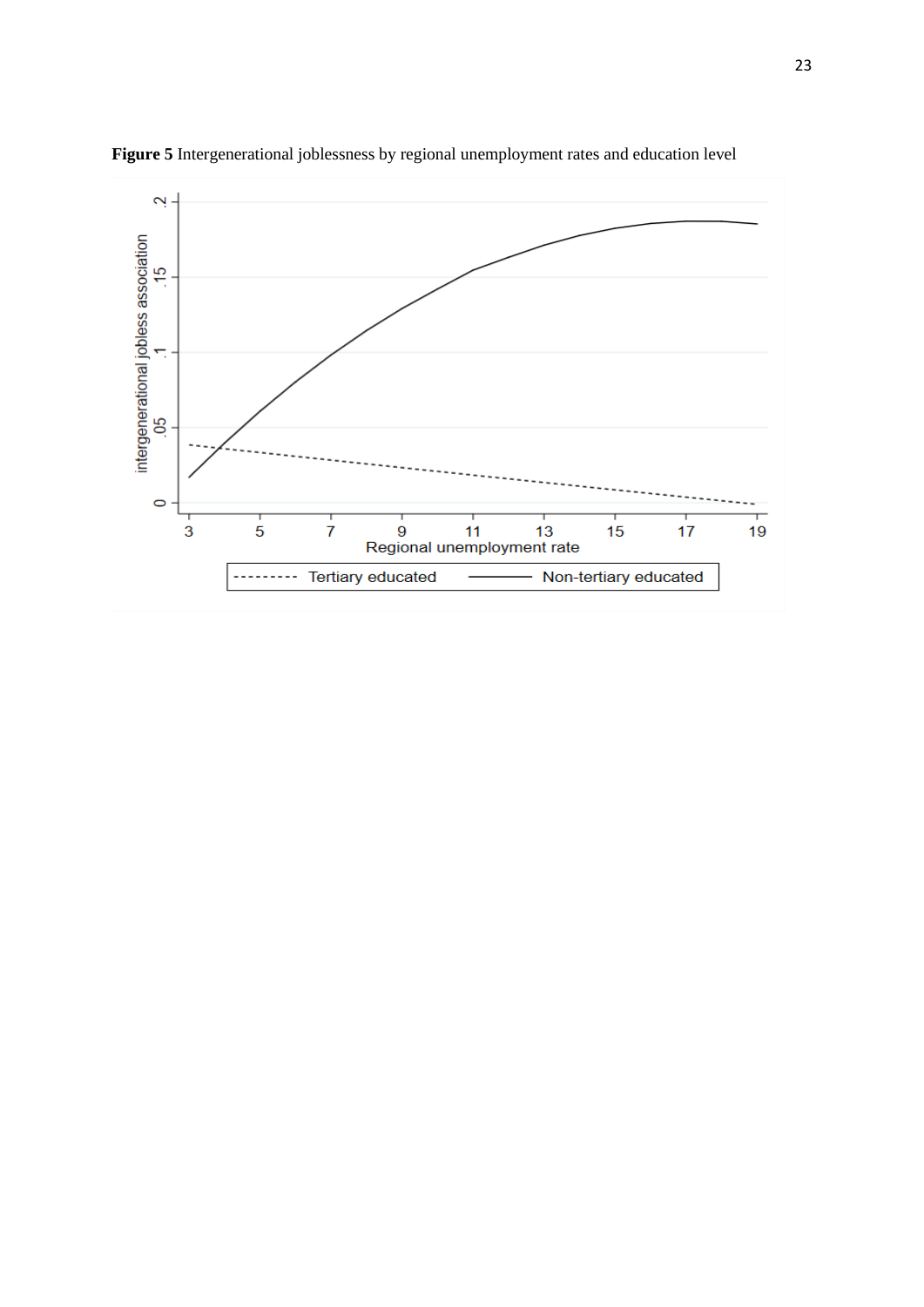|             | Second  | First gen. | $\mathbf N$ | Males   | Females |
|-------------|---------|------------|-------------|---------|---------|
|             | gen.    | workless   |             | jobless | jobless |
|             | jobless | household  |             | rates   | rates   |
| Austria     | 13.2    | 2.6        | 3066        | 5.7     | 20.7    |
| Belgium     | 14.5    | 6.4        | 3096        | 11.6    | 17.4    |
| Switzerland | 9.8     | 3.7        | 3139        | 2.9     | 16.4    |
| Germanu     | 12.8    | 4.2        | 5170        | 6.6     | 18.7    |
| Denmark     | 9.2     | 2.1        | 1182        | 7.0     | 11.5    |
| Greece      | 25.0    | 1.2        | 3110        | 17.1    | 33.5    |
| Spain       | 21.7    | 3.6        | 7401        | 16.5    | 27.3    |
| Finland     | 11.2    | 3.8        | 2184        | 7.4     | 15.4    |
| France      | 11.1    | 3.7        | 5287        | 6.7     | 15.3    |
| Ireland     | 28.9    | 5.8        | 1622        | 22.2    | 33.4    |
| Italy       | 22.6    | 4.4        | 10,269      | 11.6    | 33.7    |
| Netherlands | 8.7     | 7.2        | 2816        | 5.9     | 11.2    |
| Portugal    | 14.6    | 2.8        | 2868        | 11.8    | 17.5    |
| Sweden      | 4.0     | 2.2        | 1560        | 2.0     | 6.2     |
| UK          | 15.0    | 6.8        | 3083        | 8.4     | 20.9    |
| EU          | 17.0    | 3.7        | 55,853      | 9.6     | 21.9    |

**Table 1** Summary statistics of joblessness in each generation

**Table 2** Summary statistics of measures of mechanisms

|             |          |            |            |                        | Decommodi |
|-------------|----------|------------|------------|------------------------|-----------|
|             | Percent  | Average    |            | Social                 | fication  |
|             | tertiary | region     | Percent of | assistance             | indices   |
|             | (ISCED 5 | unemp rate | GDP on     | replacement (unemp $+$ |           |
|             | or $6)$  | 2011       | education  | rates                  | sick)     |
| Austria     | 35.7     | 4.8        | 5.7        | 74                     | 19.3      |
| Belgium     | 51.3     | 7.7        | 6.0        | 40                     | 17.4      |
| Switzerland | 39.9     | 4.4        | 5.3        | 86                     | 20.8      |
| Germany     | 45.3     | 6.6        | 4.5        | 44                     | 19.2      |
| Denmark     | 43.0     | 7.8        | 8.4        | 66                     | 23.1      |
| Greece      | 43.1     | 16.2       | 3.5        | 16                     | n/a       |
| Spain       | 39.3     | 22.0       | 4.2        | 25                     | n/a       |
| Finland     | 47.9     | 8.7        | 6.1        | 78                     | 15.2      |
| France      | 42.1     | 9.0        | 6.0        | 43                     | 15.5      |
| Ireland     | 62.9     | 19.3       | 4.2        | 49                     | 16.6      |
| Italy       | 22.1     | 8.8        | 4.8        | 60                     | 14.5      |
| Netherlands | 44.2     | 4.5        | 5.1        | 73                     | 21.6      |
| Portugal    | 21.5     | 13.6       | 5.4        | 19                     | n/a       |
| Sweden      | 52.7     | 7.8        | 7.1        | 77                     | 22.1      |
| UK          | 47.5     | 8.5        | 4.6        | 42                     | 14.9      |
| EU          | 40.5     | 10.4       |            |                        |           |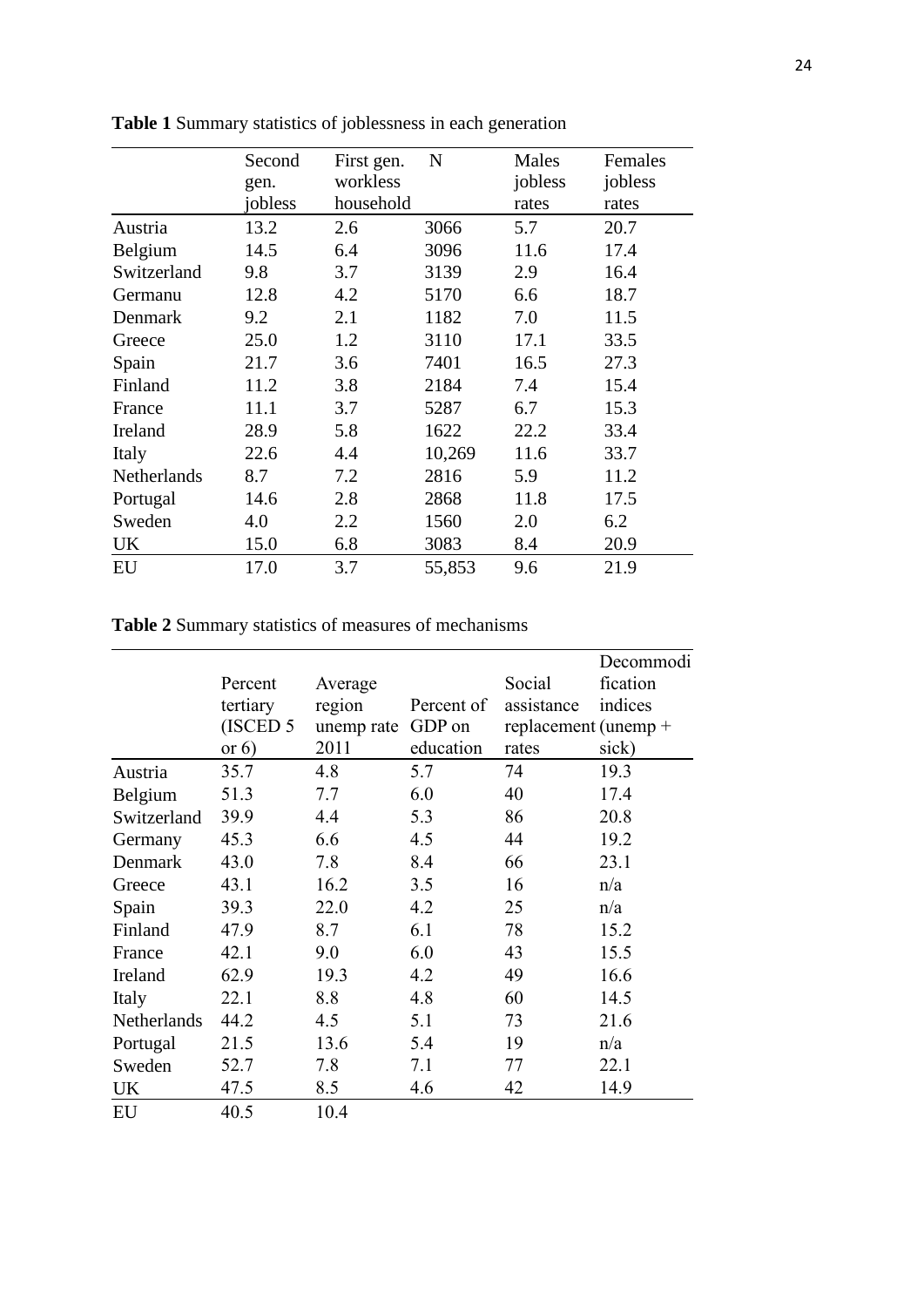|             | <b>Baseline</b> | $+$ region   | $^{+}$       | N      |
|-------------|-----------------|--------------|--------------|--------|
|             |                 | unemp        | education    |        |
|             |                 |              | level        |        |
| Ireland     | 0.274           | 0.274        | 0.155        | 1,622  |
|             | $(0.06)$ ***    | $(0.06)$ *** | $(0.06)$ *** |        |
| Belgium     | 0.164           | 0.157        | 0.092        | 3,096  |
|             | $(0.05)$ ***    | $(0.05)$ *** | $(0.04)$ *** |        |
| Italy       | 0.144           | 0.098        | 0.103        | 10,269 |
|             | $(0.03)$ ***    | $(0.03)$ *** | $(0.03)$ *** |        |
| United      | 0.133           | 0.129        | 0.087        | 3,083  |
| Kingdom     | $(0.04)$ ***    | $(0.04)$ *** | $(0.03)$ *** |        |
| Greece      | 0.109           | 0.109        | 0.116        | 3,110  |
|             | (0.09)          | (0.09)       | (0.08)       |        |
| Germany     | 0.108           | 0.108        | 0.072        | 5,170  |
|             | $(0.04)$ ***    | $(0.04)$ *** | $(0.04)*$    |        |
| Sweden      | 0.096           | 0.096        | 0.081        | 1,560  |
|             | (0.06)          | (0.06)       | (0.06)       |        |
| Spain       | 0.091           | 0.087        | 0.050        | 7,401  |
|             | $(0.04)$ ***    | $(0.04)$ *** | (0.04)       |        |
| Finland     | 0.089           | 0.088        | 0.043        | 2,184  |
|             | $(0.05)*$       | $(0.05)*$    | (0.04)       |        |
| France      | 0.073           | 0.071        | 0.030        | 5,287  |
|             | $(0.03)$ ***    | $(0.03)$ *** | (0.03)       |        |
| Austria     | 0.070           | 0.071        | 0.029        | 3,066  |
|             | (0.05)          | (0.05)       | (0.05)       |        |
| Switzerland | 0.064           | 0.064        | 0.047        | 3,139  |
|             | (0.05)          | (0.05)       | (0.05)       |        |
| Portugal    | 0.034           | 0.034        | $-0.024$     | 2,868  |
|             | (0.05)          | (0.05)       | (0.04)       |        |
| Netherlands | $-0.001$        | $-0.001$     | $-0.024$     | 2,816  |
|             | (0.03)          | (0.03)       | (0.03)       |        |
| Denmark     | $-0.026$        | $-0.026$     | $-0.062$     | 1,182  |
|             | (0.07)          | (0.07)       | (0.06)       |        |
| Across      | 0.106           | 0.106        | 0.073        | 55,853 |
| Europe      | $(0.02)$ ***    | $(0.02)$ *** | $(0.01)$ *** |        |

**Table 3** Intergenerational jobless associations across Europe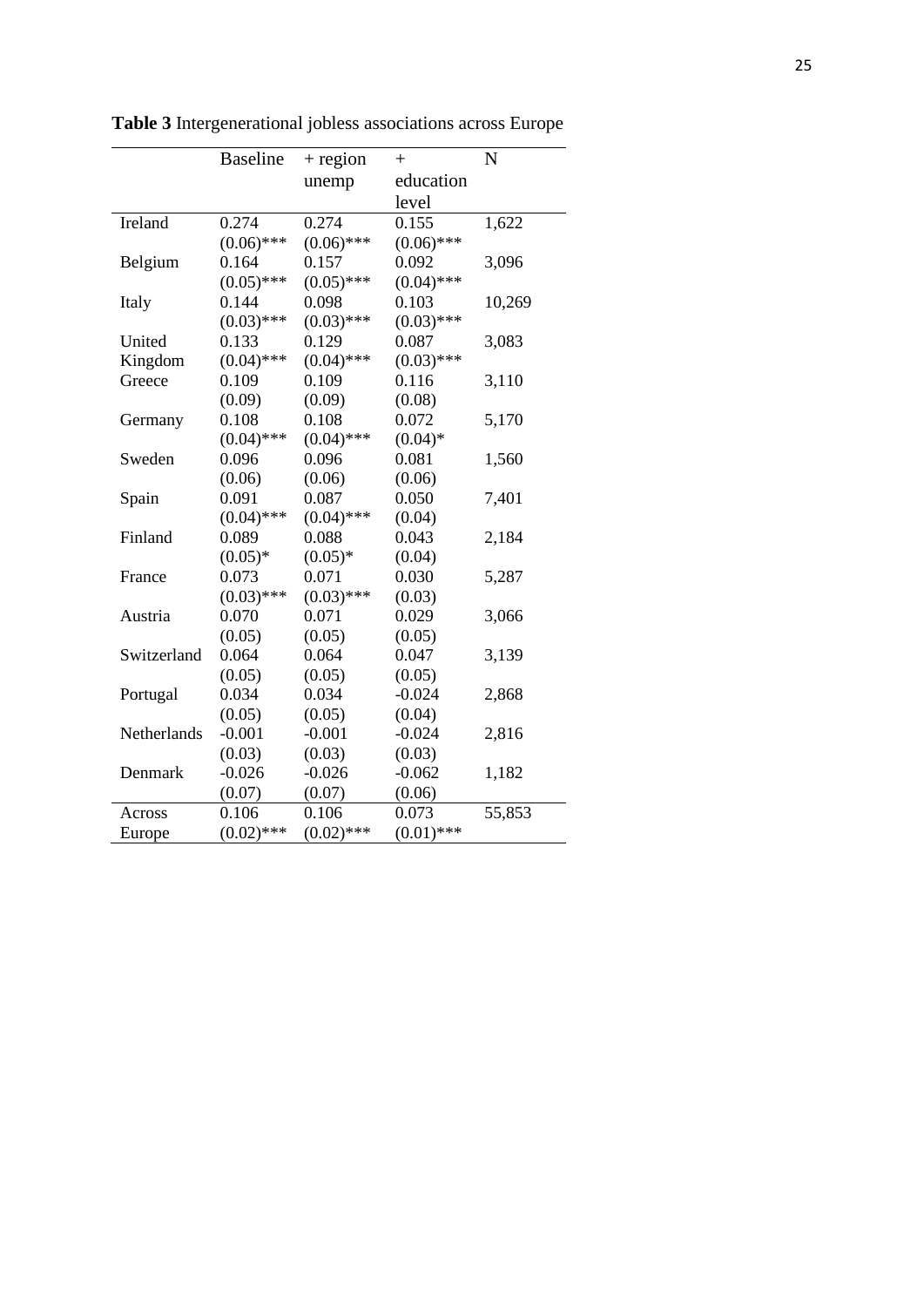|                                    | <b>Baseline</b> | $+$ region   | $+$ region*  |
|------------------------------------|-----------------|--------------|--------------|
|                                    |                 | unemp        | jobless      |
|                                    |                 |              | household    |
| Intergen association               | 0.106           | 0.105        | 0.134        |
|                                    | $(0.02)$ ***    | $(0.02)$ *** | $(0.02)$ *** |
| Region unemp                       |                 | 0.015        | 0.014        |
|                                    |                 | $(0.01)$ *** | $(0.01)$ **  |
| Region unemp $\gamma$ 2            |                 | $-0.000$     | $-0.000$     |
|                                    |                 | (0.00)       | (0.00)       |
| Region unemp <sup>*</sup>          |                 |              | 0.012        |
| jobless                            |                 |              | $(0.00)$ *** |
| Region unemp $\gamma$ <sup>*</sup> |                 |              | $-0.001$     |
| jobless                            |                 |              | $(0.00)$ *** |
| N                                  | 55,853          | 55,853       | 55,853       |

**Table 4** Intergenerational jobless double disadvantage by regional unemployment rates

**Table 5** Intergenerational jobless double disadvantage by education level

|             | <b>Baseline</b> | Non-tertiary | Tertiary  |
|-------------|-----------------|--------------|-----------|
|             |                 | education    | education |
| Intergen    | 0.106           | 0.105        | 0.027     |
| association | $(0.02)$ ***    | $(0.02)$ *** | (0.02)    |
| N           | 55,853          | 33,222       | 22,631    |

**Table 6** Intergenerational jobless triple disadvantage by unemployment and education level

| Low unemployment<br>(below average)<br>High unemployment<br>(above average) | Non-tertiary<br>education<br>0.070<br>$(0.02)$ ***<br>20,170<br>0.133<br>$(0.02)$ *** | Tertiary<br>education<br>0.029<br>(0.02)<br>15,424<br>0.014<br>(0.04) |
|-----------------------------------------------------------------------------|---------------------------------------------------------------------------------------|-----------------------------------------------------------------------|
|                                                                             | 13,502                                                                                | 7,207                                                                 |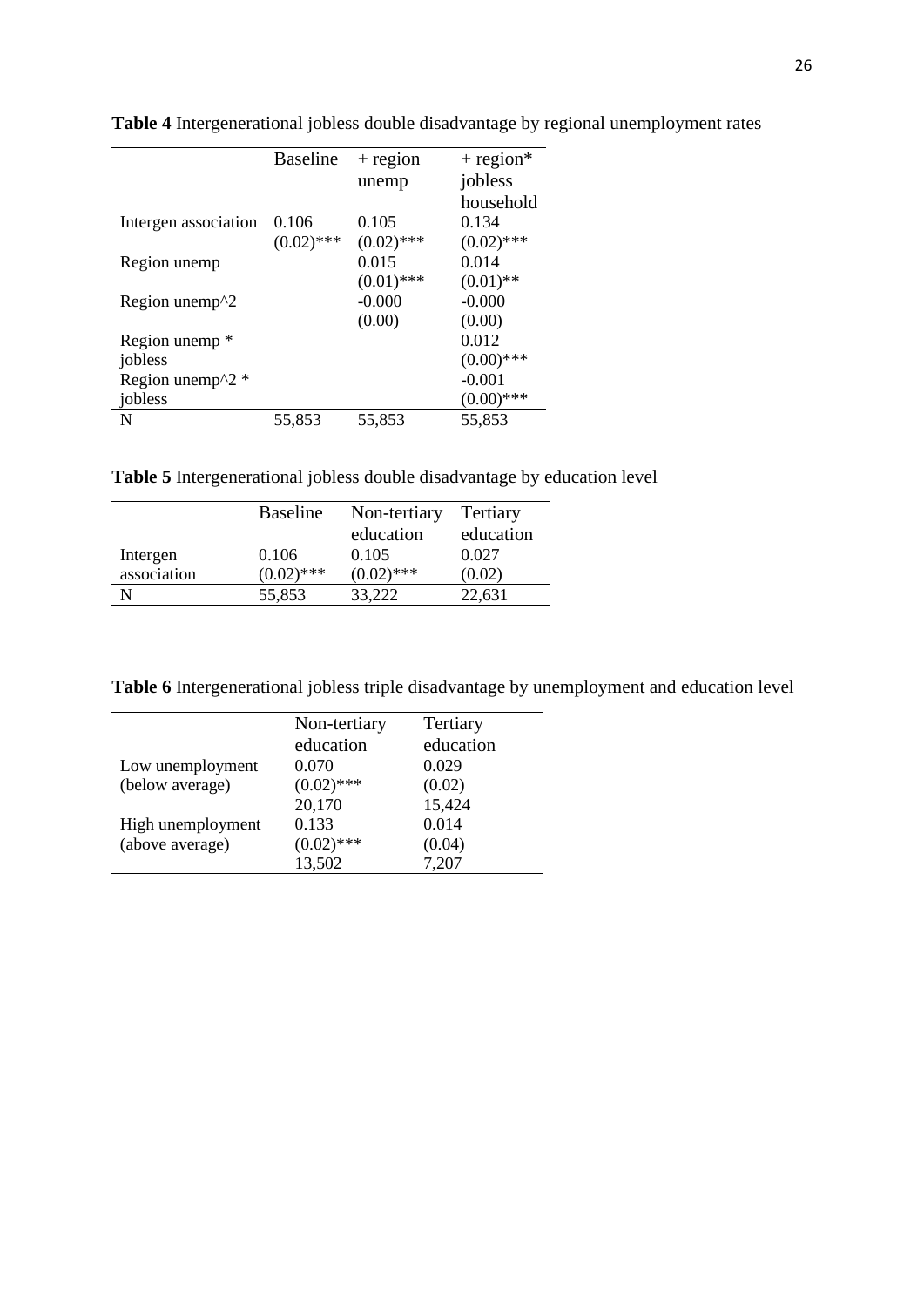## **Appendix**

|             | Second  | First gen. | $\mathbf N$ | Males   | Females |
|-------------|---------|------------|-------------|---------|---------|
|             | gen.    | workless   |             | poverty | poverty |
|             | poverty | household  |             | rates   | rates   |
| Austria     | 13.8    | 2.6        | 3216        | 14.0    | 13.6    |
| Belgium     | 13.1    | 6.4        | 3173        | 12.3    | 13.8    |
| Switzerland | 9.1     | 3.7        | 3267        | 8.3     | 9.8     |
| Germanu     | 13.5    | 4.2        | 5533        | 12.8    | 14.3    |
| Denmark     | 15.4    | 2.1        | 1294        | 14.9    | 15.8    |
| Greece      | 17.4    | 1.2        | 3195        | 15.9    | 19.1    |
| Spain       | 18.4    | 3.6        | 7703        | 17.3    | 19.6    |
| Finland     | 9.5     | 3.8        | 2394        | 11.0    | 7.9     |
| France      | 11.4    | 3.7        | 5412        | 10.2    | 12.6    |
| Ireland     | 10.5    | 5.8        | 1690        | 8.4     | 11.8    |
| Italy       | 18.5    | 4.4        | 11,000      | 16.0    | 21.1    |
| Netherlands | 10.2    | 7.2        | 2923        | 7.9     | 12.2    |
| Portugal    | 14.0    | 2.8        | 2957        | 13.3    | 14.7    |
| Sweden      | 10.9    | 2.2        | 1687        | 9.3     | 12.4    |
| UK          | 11.3    | 6.8        | 3155        | 10.4    | 12.1    |
| EU          | 13.1    | 3.8        | 58,311      | 12.0    | 14.1    |

**Table A1** Summary statistics of alternative poverty measure in second generation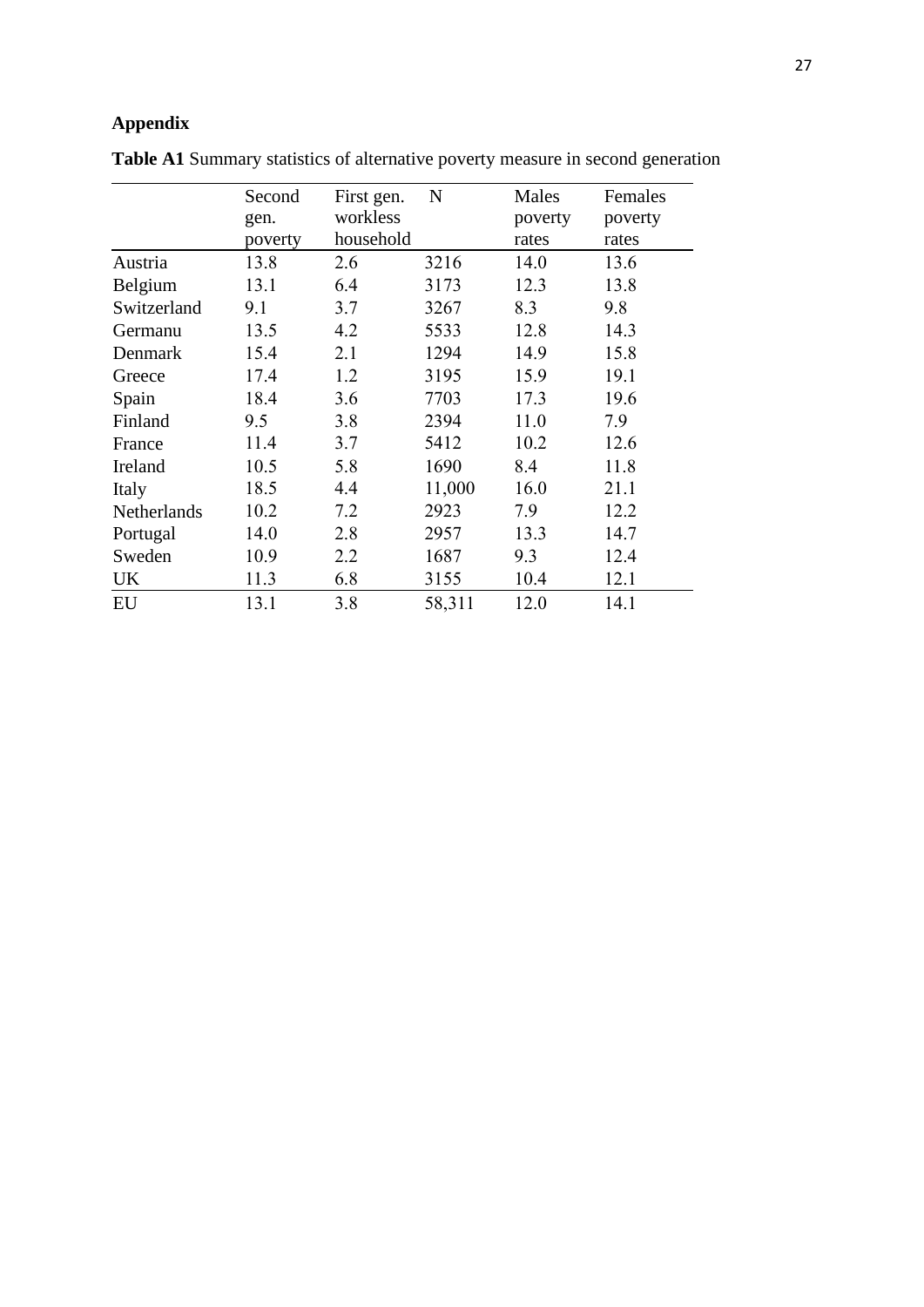|                                              | <b>Baseline</b> | $+$ region   | $+$ region*  |
|----------------------------------------------|-----------------|--------------|--------------|
|                                              |                 | unemp        | jobless      |
|                                              |                 |              | household    |
| Intergen association                         | 0.115           | 0.111        | 0.145        |
|                                              | $(0.01)$ ***    | $(0.02)$ *** | $(0.02)$ *** |
| Region unemp                                 |                 | 0.006        | 0.007        |
|                                              |                 | $(0.00)$ *** | (0.00)       |
| Region unemp <sup><math>\gamma</math>2</sup> |                 |              | $-0.000$     |
|                                              |                 |              | (0.00)       |
| Region * jobless                             |                 |              | 0.011        |
|                                              |                 |              | $(0.00)**$   |
| Region * jobless^2                           |                 |              | $-0.001$     |
|                                              |                 |              | $(0.00)$ *** |
| N                                            | 58,311          | 58,311       | 58,311       |

**Table A2** Intergenerational poverty double disadvantage by regional unemployment rates

**Table A3** Intergenerational poverty double disadvantage by education level

|             | <b>Baseline</b> | Non-tertiary | Tertiary   |
|-------------|-----------------|--------------|------------|
|             |                 | education    | education  |
| Intergen    | 0.115           | 0.124        | 0.032      |
| association | $(0.01)$ ***    | $(0.02)$ *** | $(0.02)^*$ |
|             | 58,311          | 34,310       | 24,001     |
|             |                 |              |            |

**Table A4** Intergenerational poverty triple advantage by unemployment and education level

| Low unemployment<br>(below average)  | Non-tertiary<br>education<br>0.095<br>$(0.01)$ *** | Tertiary<br>education<br>0.027<br>(0.02) |
|--------------------------------------|----------------------------------------------------|------------------------------------------|
| High unemployment<br>(above average) | 20,877<br>0.131<br>$(0.03)$ ***<br>13,433          | 16,385<br>0.035<br>(0.05)<br>7,616       |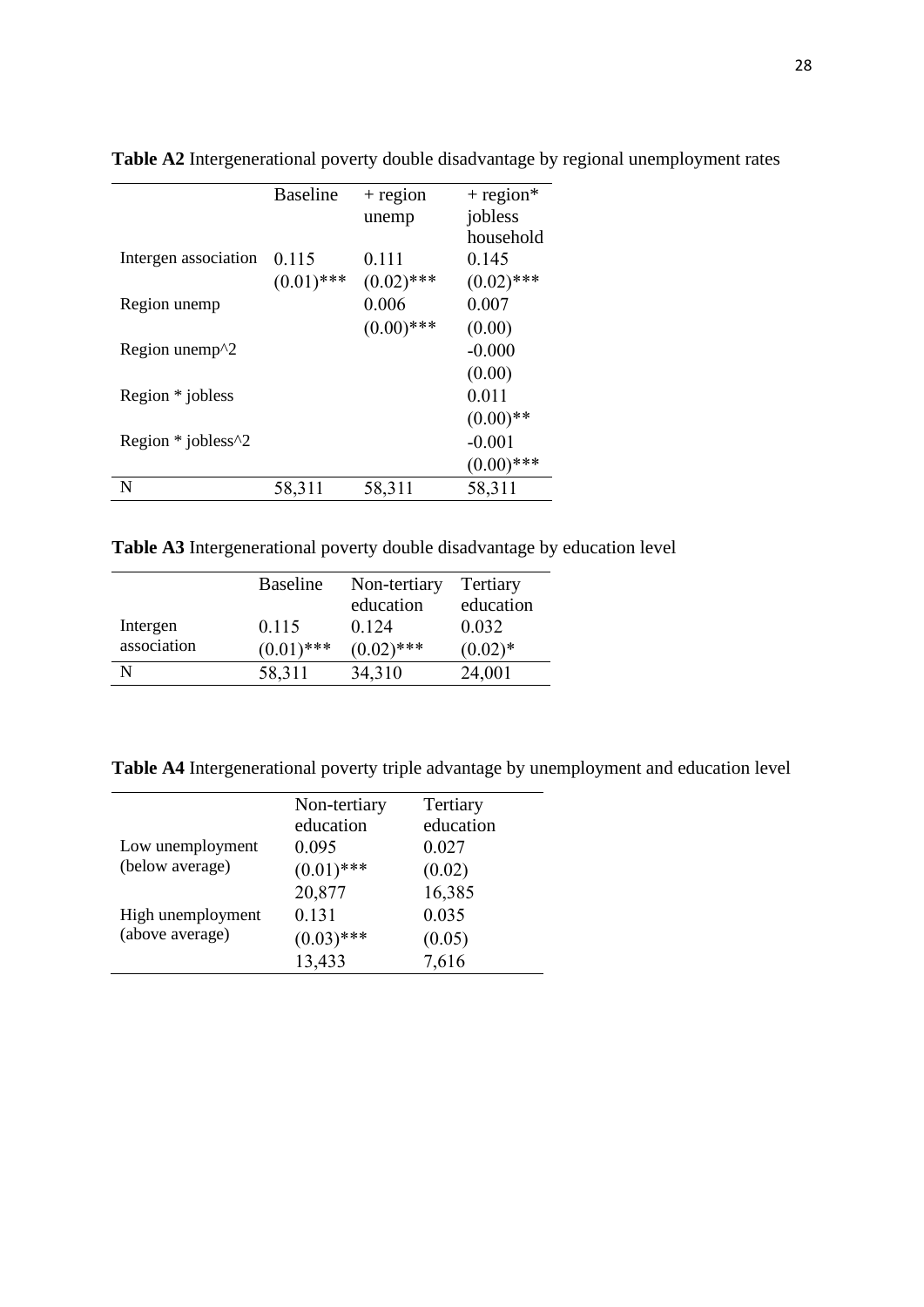|                       |                 | Males        |              |                 | Females      |              |
|-----------------------|-----------------|--------------|--------------|-----------------|--------------|--------------|
|                       | <b>Baseline</b> | $+$ region   | $+$ region*  | <b>Baseline</b> | $+$ region   | $+$ region*  |
|                       |                 | unemp        | jobless      |                 | unemp        | jobless      |
|                       |                 |              | household    |                 |              | household    |
| Intergen              | 0.104           | 0.104        | 0.140        | 0.109           | 0.111        | 0.128        |
| association           | $(0.02)$ ***    | $(0.02)$ *** | $(0.03)$ *** | $(0.02)$ ***    | $(0.02)$ *** | $(0.02)$ *** |
| Region                |                 | 0.007        | 0.011        |                 | 0.009        | 0.017        |
| unemp                 |                 | $(0.00)$ *** | $(0.00)$ *** |                 | $(0.01)$ **  | (0.01)       |
| Region                |                 |              | $-0.000$     |                 |              | $-0.000$     |
| unemp $\gamma$ 2      |                 |              | (0.00)       |                 |              | (0.00)       |
| Region *              |                 |              | 0.011        |                 |              | 0.012        |
| jobless               |                 |              | $(0.01)$ **  |                 |              | $(0.00)$ *** |
| Region *              |                 |              | $-0.001$     |                 |              | $-0.001$     |
| jobless <sup>^2</sup> |                 |              | $(0.00)$ *** |                 |              | $(0.00)*$    |
| N                     | 26,541          | 26,541       | 26,541       | 29,312          | 29,312       | 29,312       |

**Table A5** Intergenerational jobless double disadvantage by regional unemployment rates

**Table A6** Intergenerational jobless double disadvantage by education level

|             |                 | Males        |           |                 | Females      |           |
|-------------|-----------------|--------------|-----------|-----------------|--------------|-----------|
|             | <b>Baseline</b> | Non-         | Tertiary  | <b>Baseline</b> | Non-         | Tertiary  |
|             |                 | tertiary     | education |                 | tertiary     | education |
|             |                 | education    |           |                 | education    |           |
| Intergen    | 0.104           | 0.119        | 0.012     | 0.109           | 0.095        | 0.040     |
| association | $(0.02)$ ***    | $(0.03)$ *** | (0.02)    | $(0.02)$ ***    | $(0.02)$ *** | (0.03)    |
| N           | 26,541          | 16,682       | 9,859     | 29,312          | 16,540       | 12,772    |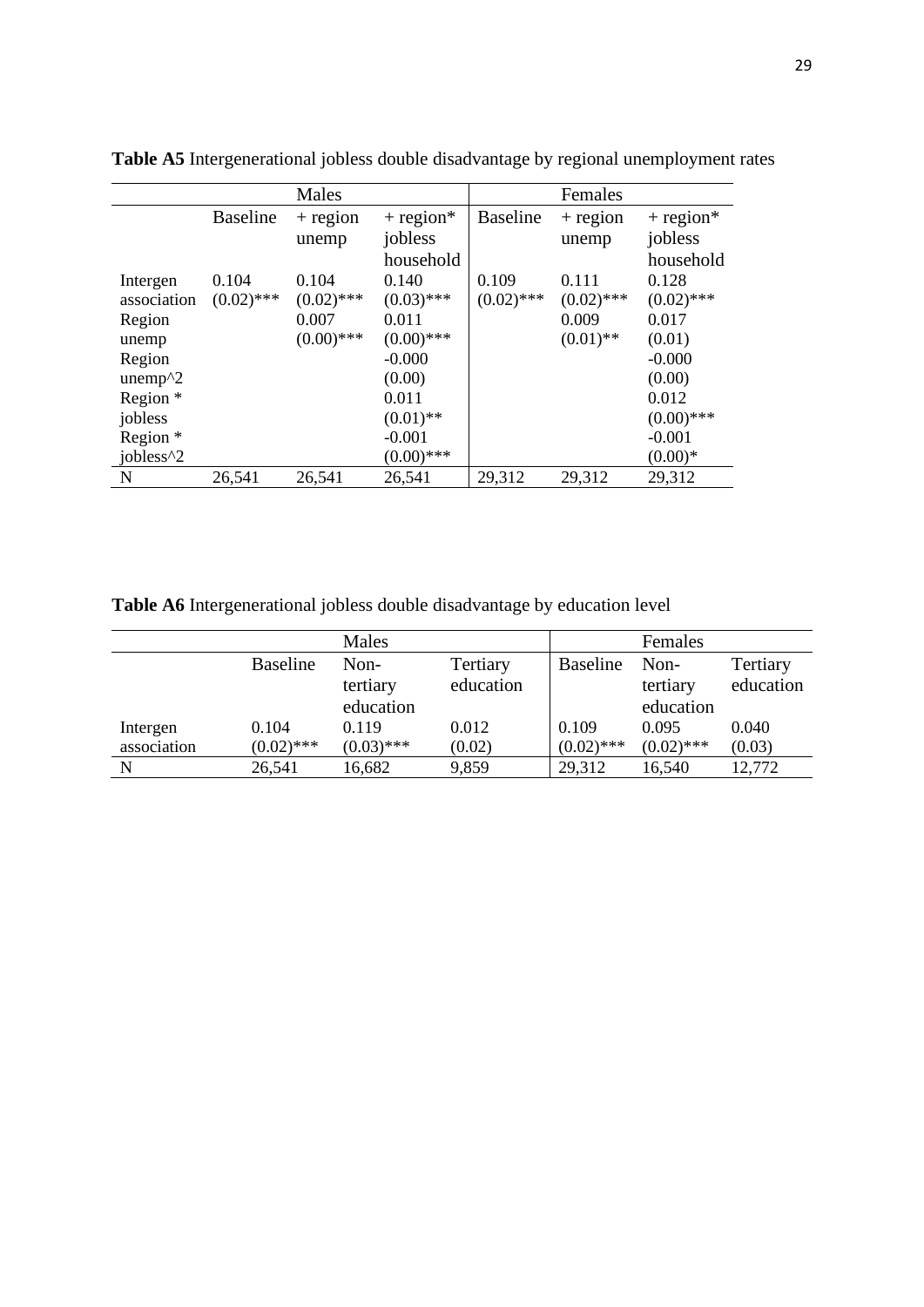| Males             | Non-tertiary | Tertiary  |
|-------------------|--------------|-----------|
|                   | education    | education |
| Low unemployment  | 0.087        | 0.026     |
| (below average)   | $(0.04)$ **  | (0.02)    |
|                   | 9,977        | 6,845     |
| High unemployment | 0.153        | $-0.030$  |
| $(average-17%)$   | $(0.04)$ *** | (0.04)    |
|                   | 6,705        | 3,014     |
|                   |              |           |
| Females           | Non-tertiary | Tertiary  |
|                   | education    | education |
| Low unemployment  | 0.058        | 0.035     |
| (below average)   | $(0.03)$ **  | (0.03)    |
|                   | 10,193       | 8,579     |
| High unemployment | 0.109        | 0.040     |
| $(average-17%)$   | $(0.03)$ *** | (0.06)    |

**Table A7** Intergenerational jobless triple advantage by unemployment and education level